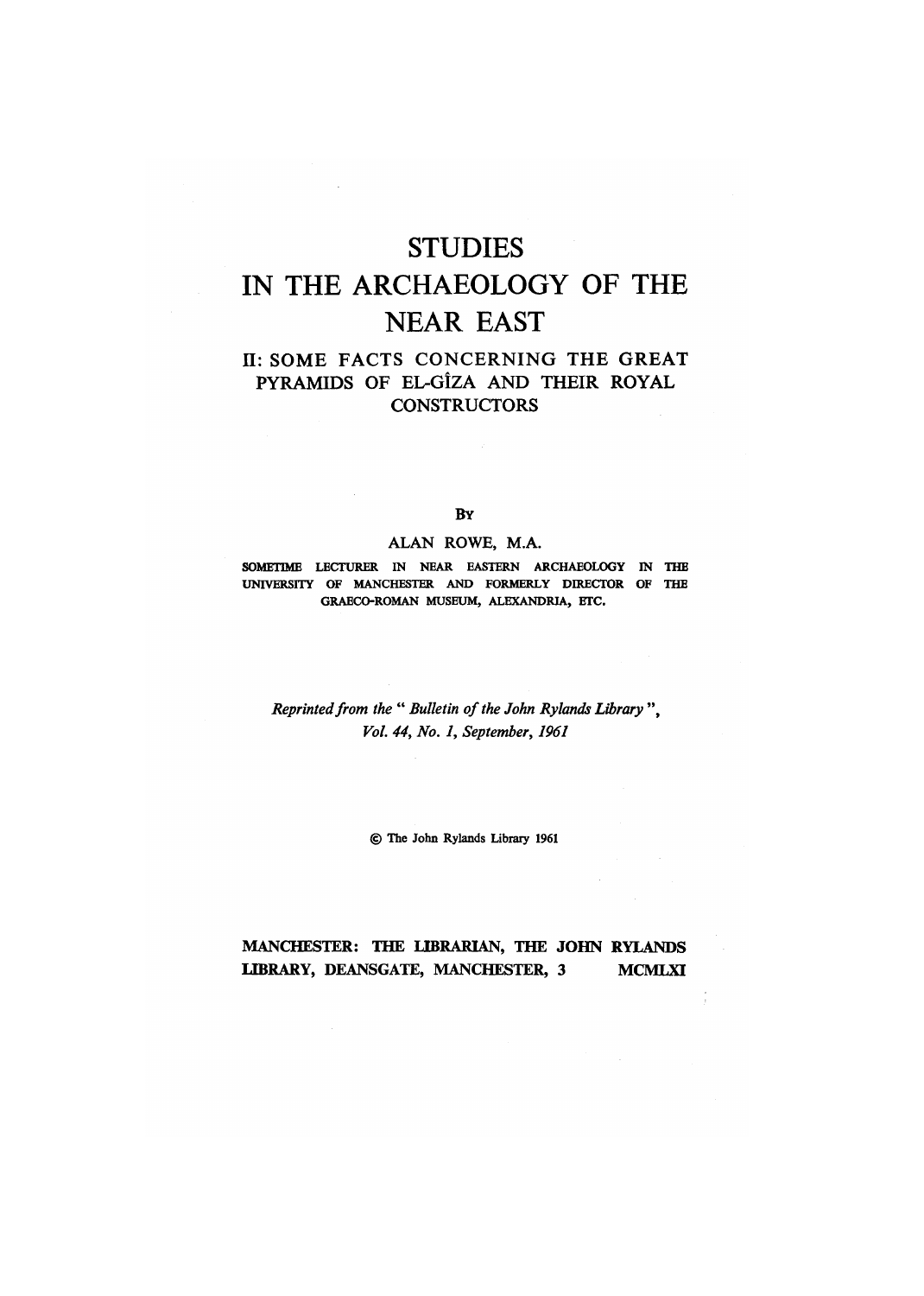## STUDIES IN THE ARCHAEOLOGY OF THE NEAR EAST II: SOME FACTS CONCERNING THE GREAT PYRAMIDS OF EL-GîZA AND THEIR ROYAL **CONSTRUCTORS**

#### BY ALAN ROWE, MA

**SOMETIME LECTURER IN NEAR EASTERN ARCHAEOLOGY IN THE UNIVERSITY OF MANCHESTER AND FORMERLY DIRECTOR OF THE GRECO-ROMAN MUSEUM ALEXANDRIA, ETC.** 

T HE present article is written with the intention of assembling certain facts of more general interest concerning the Great Pyramids of El-Giza and their royal constructors, Cheops, Chephren and Mycerinus, which have been obtained chiefly from excavations and from various publications which are perhaps not generally available.<sup>1</sup> The author has himself carried out researches both among the pyramids in question and at the earlier pyramid site some fifty miles to the south, called Meydûm and established by Huni, grand-father of Cheops. The Great Pyramids are, of course, not at El-Giza itself, for that small " town " is situated about half way between Cairo and the real site of the monuments, namely, the upper edge of the rock plateau of the desert to the west of the modern metropolis of Egypt. As, however, they are known to the whole world as the " Pyramids of [El-]Giza ",\* it would be unwise to give them a new designation. In the interests of the non-Egyptological

**1 Cf. É. Drioton et J. Vandier,** *L'Égypte* **(1952), pp. 126 f., 195 ff. In the present article I have made much use of the publications of the late Professor G. A. Reisner, the master Egyptological excavator of his time, once my respected chief and my instructor in details of field work. These publications include**  *Mycerinus* **(1931) and** *A History of the Giza Necropolis* **vol. i (1942), vol. ii (1955). Among other works I have consulted are Porter and Moss,** *Topographical Biblio*graphy, etc., iii (1931), 3 ff.; J. P. Lauer, *Le problème des Pyramides d'Égypte* **(1952); and I. E. S. Edwards,** *The Pyramids of Egypt* **(Penguin, 1955), pp. 85 ff. ² Dr J. D. Latham informs me that the normal spelling in classical Arabic is** 

*Al-Jiza,* **meaning the " side " of a valley or of a river bed.**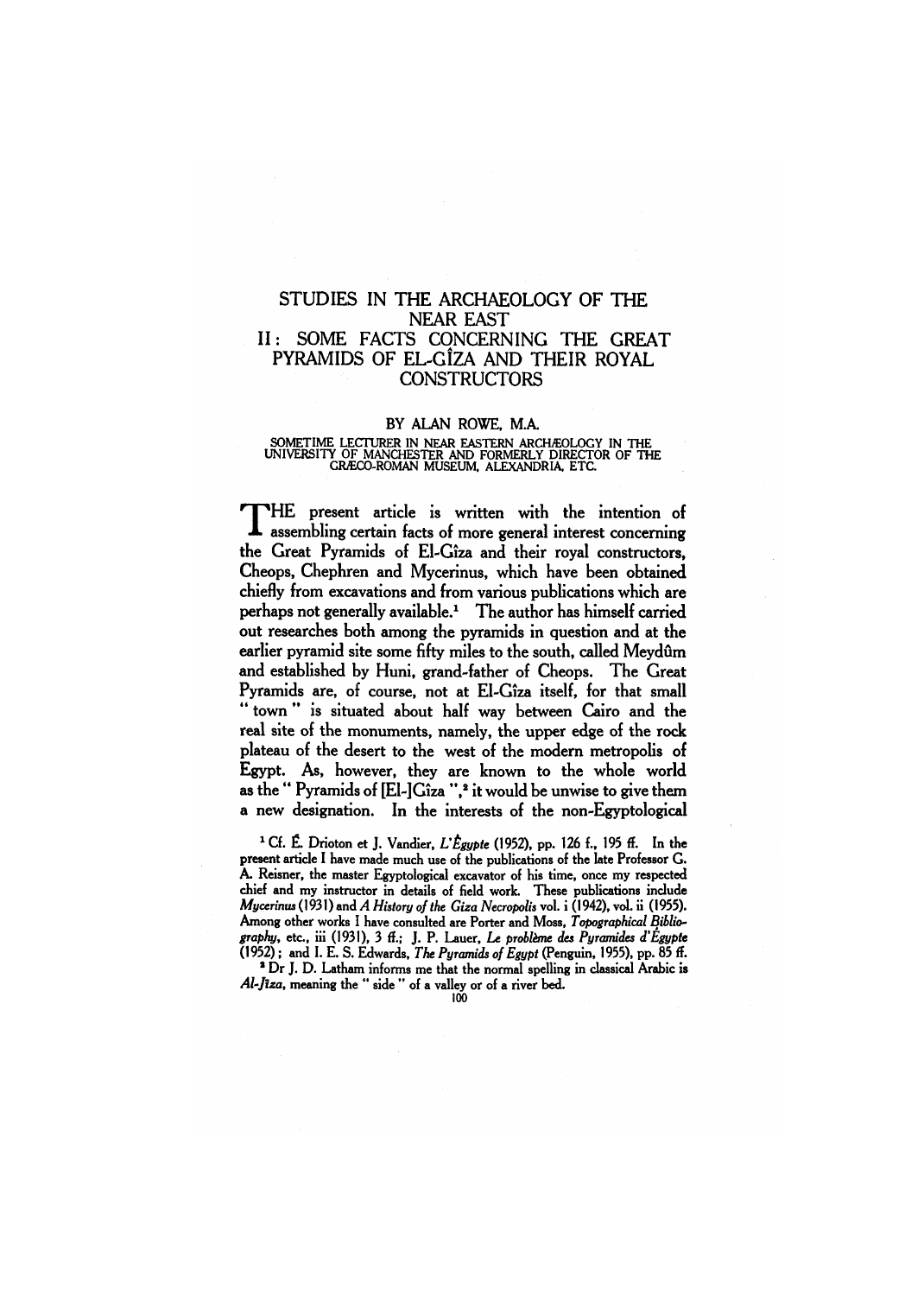reader transcriptions of the old Egyptian names are given as simply as possible: *auin* is represented by  $\hat{a}^1$ .

## I. GENERAL DESCRIPTION OF THE THREE GREAT PYRAMID COMPLEXES AT EL-GIZA

Each pyramid complex of the kings buried at El-Giza consists of: (i) The pyramid itself with its internal burial chamber and an outer entrance in the north face; (ii) A mortuary temple abutting its eastern side; (iii) An enclosing wall around the pyramid; (iv) A long causeway or corridor sloping down riverwards from the mortuary temple to the embalmment-andpurification temple in the valley on the lower margin of the desert; (v) Disembarkation quays adjoining the east side of the latter temple; (vi) A subway under the causeway for the cross traffic<sup>2</sup>; (vii) The small pyramids of the queens; and (viii) Large rock-trenches holding sacred boats of wood.<sup>3</sup> The centre of the back wall of the mortuary temple was adjacent to the middle lower part of the eastern face of the king's pyramid containing the so-called " false-door " of granite through which the  $ka$  or spirit of the monarch was supposed to come forth from his burial chamber in order to partake of the offerings regularly presented to him by the mortuary priests.

A special feature is presented by the Great Sphinx<sup>4</sup> which lies just to the north-west of the embalmment temple of Chephren, builder of the Second Pyramid. This particular Sphinx originally represented the monarch himself in the form

<sup>1</sup> The General Plan illustrating this article was made by Mr. D. A. Woolley, a student in architecture at Manchester University.

<sup>2</sup> That is to say, under the causeways of Cheops and Chephren. Another subway is below the causeway of the tomb of queen Khenti-kau-es built not far from the embalmment-temple of Mycerinus, her supposed father. To the west of the tomb is a rock-cut trench for a sacred boat, and on the east side a small Pyramid-City. The queen was married to User-ka-ef, first king of the Fifth Dynasty (2563-2423 B.C).

<sup>3</sup> No such trenches have yet been found for the Mycerinus complex, but there is no doubt they exist under the desert sand.

4 This word is probably derived from the Egyptian *Shesep-ankh, "* Living-Image [of-the-solar-god]".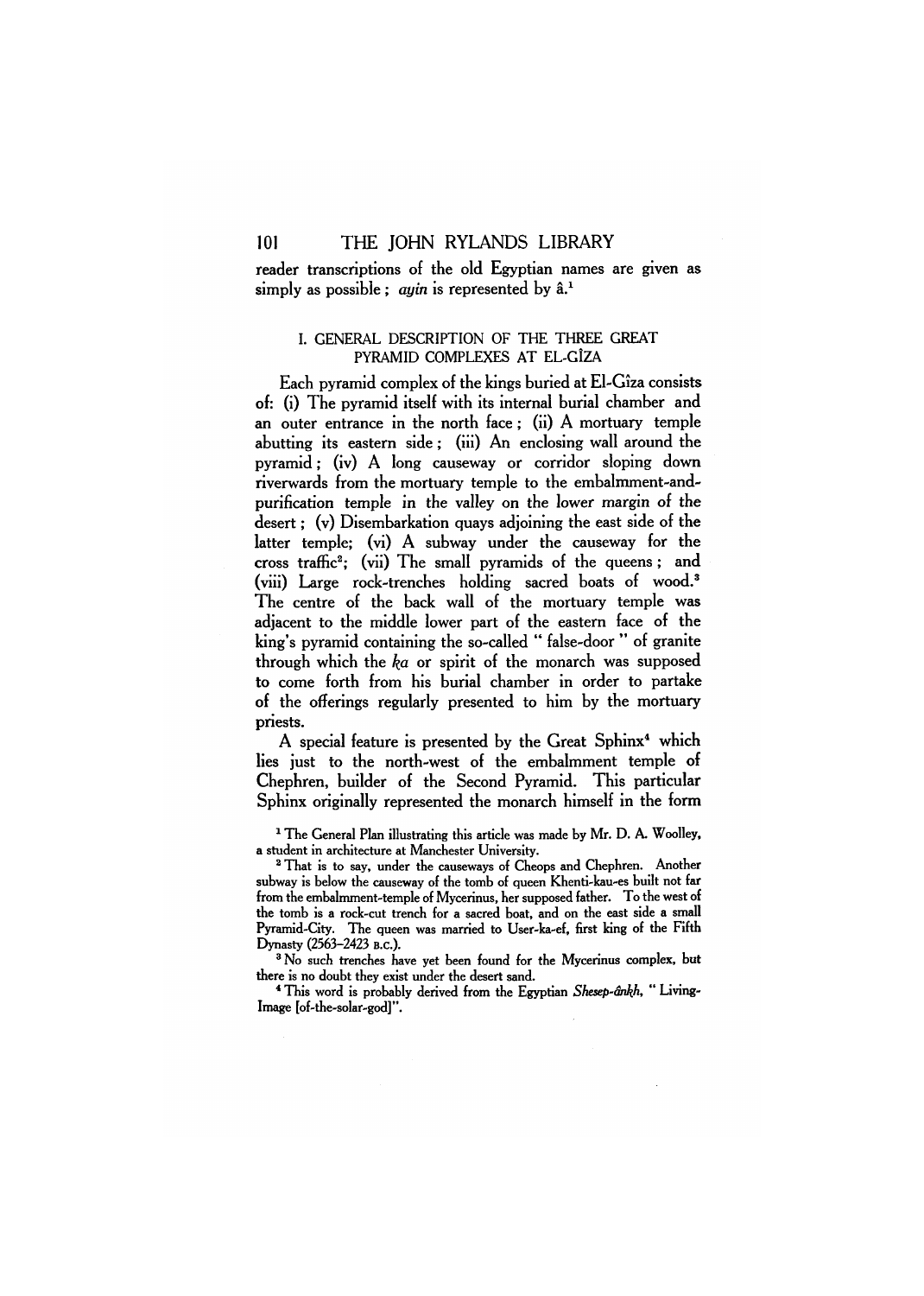of a man-headed lion protecting his own pyramid complex. Later on, about the time of Amenophis II of the Eighteenth Dynasty<sup>1</sup> (1450-1425? B.C.), when its original significance was forgotten, the Great Sphinx was identified with the solar-god of Heliopolis Her-em-akhti (" Horus-on-the-Horizon "), known to the Greeks as Harmachis. Between its paws was a pavement, at the inner end of which lay a kind of open temple enclosed by two partitions, through which ran a passage containing a small figure of a recumbent lion facing the Sphinx. In the background were inscribed stelæ of kings Tuthmosis IV of the Eighteenth Dynasty (1504–1450 B.c.)<sup>2</sup> and Rameses II of the Nineteenth Dynasty (1301-1235 B.C.) ; a flight of steps led up to the front of the whole monument. In the Graeco-Roman era a platform supporting a small altar was erected in front of the Sphinx. To the east of the Sphinx is the contemporary temple belonging to it, and in this connection it must be stated that the building so often in the past referred to as the " Temple of the Sphinx " is really the embalmment-and-purification temple of Chephren. The actual temple of the Sphinx was discovered a little time ago by the Service des Antiquités of the Egyptian Government,<sup>3</sup> which also came across the non-Egyptian name by which the Sphinx was known in the Eighteenth Dynasty, namely Herna or Heren, which name appears on stelæ in association with names of a Canaanite colony living in the vicinity at that time.<sup>4</sup> Not far from the Sphinx is a newly-discovered temple of Amenophis II, a king already referred to before ; in it is an enormous stela describing the prowess of the monarch.

1 Manetho of Sebennytos, an Egyptian priest of Heliopolis, about 300 B.C., divided Egyptian history into thirty dynasties ; the earliest one was founded by king Menes, c. 3000 B.C.

² According to the inscription cut on the stela of Tuthmosis IV, this king, while still a prince, fell asleep one day in the shadow of the Sphinx and dreamt that the god appeared to him commanding him to clear away " the desert sand that encumbered him (i.e. the god)." As soon as Tuthmosis IV ascended the throne he caused the Sphinx to be unearthed.

<sup>3</sup> Among the more recent interesting excavations carried out at El-Gîza are those of Selim Hassan. See his *Excavations at Giza* (1929 onwards).

<sup>4</sup> Syrian, etc. resin-oil was certainly imported into Egypt during the Fourth to Sixth Dynasties. Cf. my *Catalogue of Egyptian Scarabs, etc., in the Palestine Archaeological Museum* (1936), pp. xv f., 228; Reisner, *Giza,* ii. p. 75.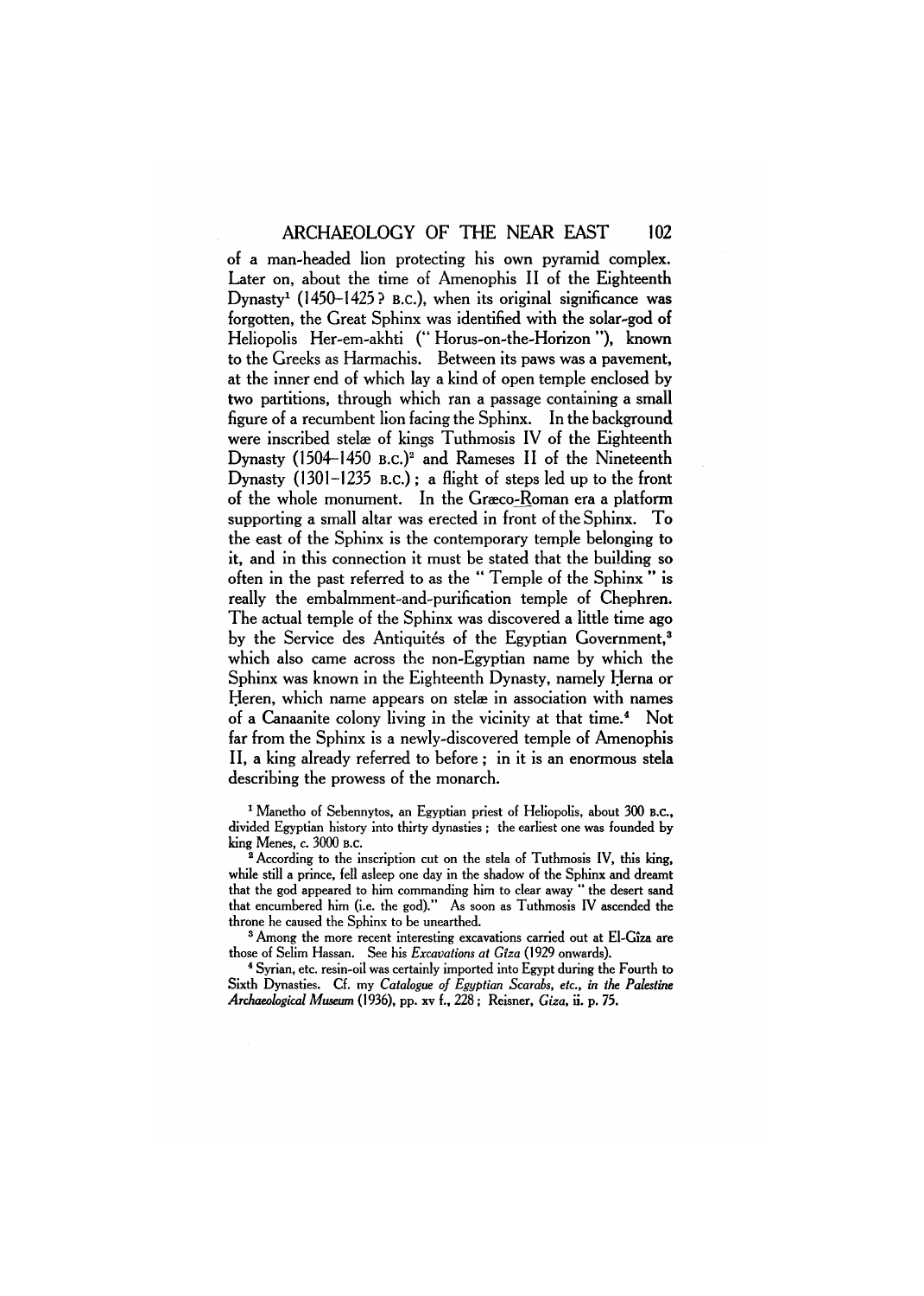Near each great pyramid was also its own " Pyramid City " in which lived members of the family and court of the king, together with the mortuary priests and their assistants associated with the cult of the royal dead. The small pyramid complexes of the queens (see plate) consisted of the pyramid with its burial chamber and a small chapel on the east side ; one such pyramid, belonging to the family of Cheops, has a boat-trough cut in the rock near it.

Not far from the Great Pyramid of Cheops, sometimes called the " First Pyramid of [El-]Giza ", are the original groups of rectangular masonry tombs *(mastabas)<sup>1</sup>* laid out by the pyramid builders in regular streets according to unified plans. These tombs were for the minor royal personages and great men of the Fourth Dynasty (2723-2563 B.C.) to which the kings of the three great pyramids belonged, Mycerinus being the constructor of the last or Third Pyramid. Elsewhere on the site and also in the open spaces between these tombs are others mostly ranging in date from the Fourth to the Sixth Dynasties (2723-2263 B.C.)<sup>2</sup> containing the burials of priests, various officials of the court, and so on. It is impossible within the limits of this article to give all the titles of the persons buried or mentioned in the tombs near the three Great Pyramids. The following classes of priests are met with :

PROPHET *(hem-neter, "* Servant-of-the-God "), the highest grade ;

PROPHETESS *(hemt-neter);* 

GOD'S FATHER *(it-neter),* a class of elder priests ;

LECTOR *(hery-hebt,* " Holder-of-the-Ritual-Book ") ;

ORDINARY PRIEST *(wab);* 

SERVANT OF THE SOUL (hem-ka), who tended the funerary cult of private persons: SMA -PRIEST, concerned with clothing, adorning the god, etc.

<sup>1</sup> Mastaba is the Arabic name for a long solid seat, the superstructure of which (in the case of a tomb) is usually oblong in plan, with sides sloping inwards from the base to a flat top. It generally contains two pits leading down from above to the burial chambers in the rock below, the husband being placed in the southern chamber and the wife in the northern one. Some mastabas, however, have one pit. On the east, or river, side of the superstructure are offering-niches or a small chapel.

<sup>2</sup> For Ægypto-Canaanite contacts during this and later periods, including the establishment by Tuthmosis IV (Eighteenth Dynasty) of Canaanites in his mortuary temple enclosure at Thebes, etc., cf. Rowe, op. cit. pp. xiv ff. A stela found at El-Giza, of the same reign, shows the figure of a sphinx with a damaged text referring to Phoenicia *(Djah).*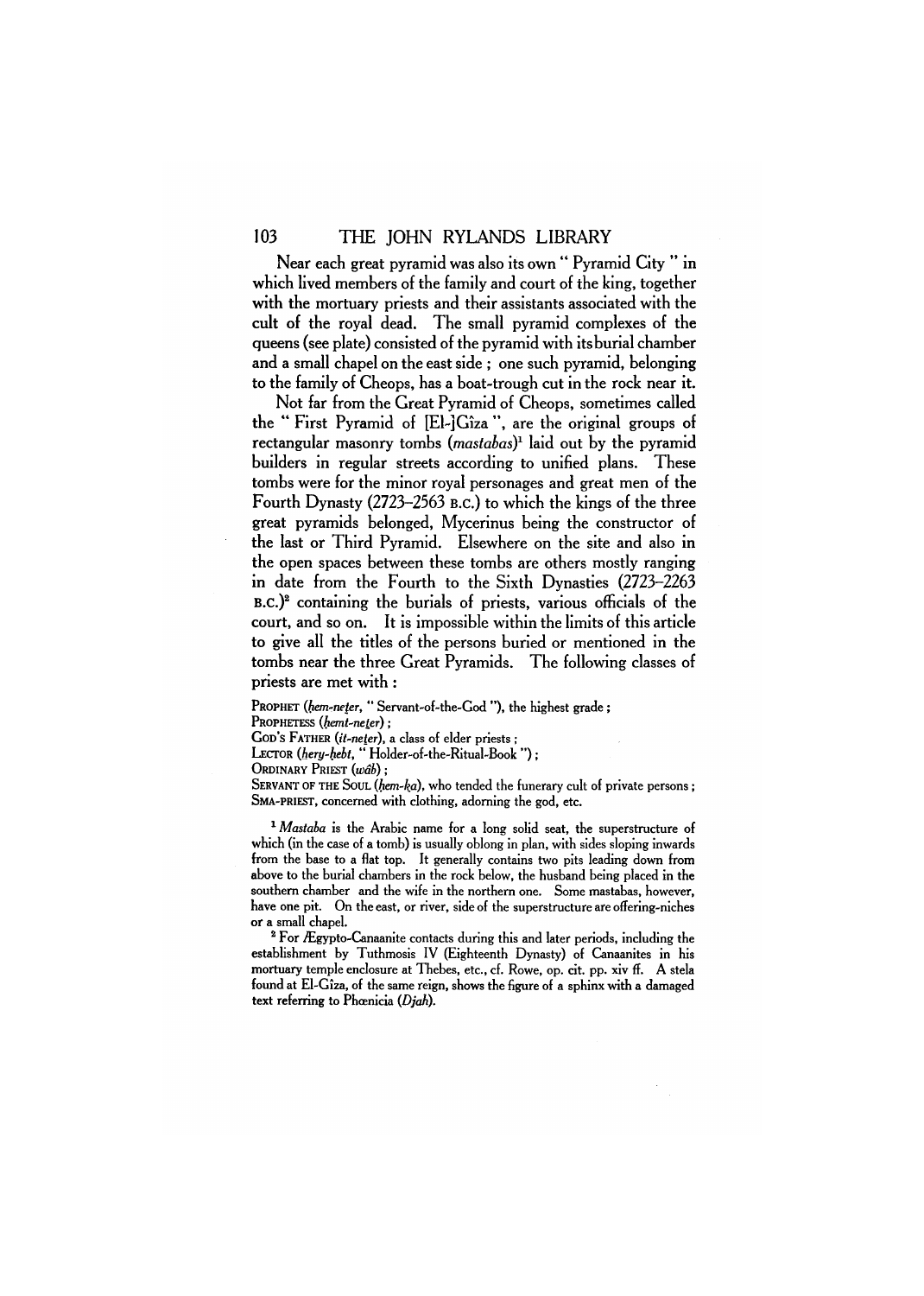Many of the priests were attached to the cult of the kings of the pyramids and some to that of much older monarchs, such as Seshem-nefer, the prophet of king Qay-â, last king of the First Dynasty,<sup>1</sup> a prophet who was also " First-Under-the-King " in the palace of king Djed-ef-ra, successor of Cheops. Certain priests held the superior ranks of Inspector or Overseer; one was Overseer of the Linen of the Pyramids of Cheops and Chephren. Another, named Qar, was an Overseer of the Pyramid-Cities of Cheops and Mycerinus, Priest of the Pyramid of Chephren, and also a Gardener of the Saggara Pyramid of king Pepi I, Sixth Dynasty, in whose reign he lived.

The Palace Officials included : Secretary (" Overseer of Secrets ") of the king: Acquaintance (male or female) of the king ; Overseer of the Palace ; Usher of the Palace ; Overseer of the Garden of the Palace ; Overseer of Singers of the Palace ; Overseer of Dancers of the Palace; Director of the Dwarf's Wardrobe (dwarfs enjoyed great favour at the court); Hairdresser of the king ; Inspector of Manicurists ; Physician; Occulist.

Among the other Officials were: Administrator of Ships: Overseer of Canals ; Inspector of Scribes of the Treasury; Scribe of the Granary of the Treasury ; Overseer of Sculptors; Inspector of Builders; Overseer (or Inspector) of Artisans in the Place of Embalmment: Sailor: etc.<sup>2</sup>

<sup>1</sup> The pharaohs themselves carried out the cult of their royal ancestors. Thus at Abydos, in the Temple of Sety I (1313-1298 B.C.), there is a list of the pharaohs beginning with Menes, the first king, and extending down to Sety I, the names of unimportant or illegitimate rulers being omitted. Above the list is written : " The performance of the prayer for the dead.—May [the god] Ptah-Seker-Osiris, lord of the tomb, who dwells in the Temple of Sety, increase the gifts for the kings of Upper and Lower Egypt—by King Sety I; 1,000 loaves of bread, 1,000 barrels of beer, 1,000 cattle, etc." (here follow the royal names). Cf. Baedeker's, *Egypt* (1902), p. 222.

2 For the titles and names of most of the priests and officials at El-Giza see the above-mentioned publications of Reisner, Porter and Moss, and Selim Hassan, where are also given the names of the members of the royal families of the Great Pyramid period. Incidentally, non-Egyptological librarians may be interested to know that the Library itself was called " House-of-Rolls (or Books) ", *Per-Medjat,* and the Scriptorium, " House-of-Life ", *Per-Ankh.* On the walls of a library in a Ptolemaic temple is inscribed a catalogue of the books, etc. For an account of the library I discovered in the great Serapeum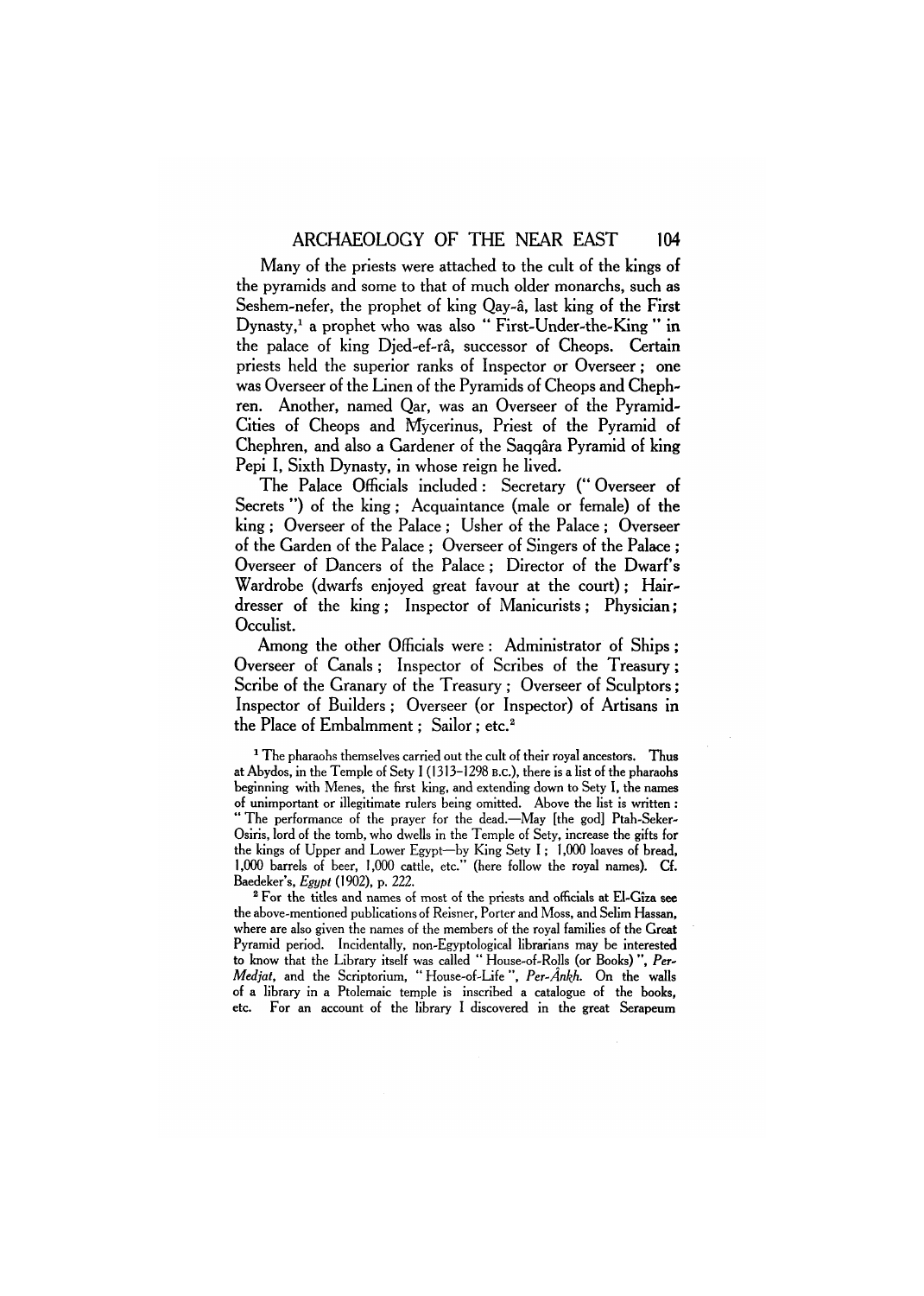In the Manchester University Museum are the following stone objects of the Fifth Dynasty found by Professor W. M. F. Petrie at El-Giza :*<sup>1</sup>*

- (a) Lintel and drum of Nefer-her-en-ptah (" Beautiful-is-theface-of [the god] Ptah "), A Royal Treasurer of the Granary.
- *(b)* Altar of Nedjem, an Inspector of Builders.
- (c) Small statue of the man Hi-nefer (good name (?) Ires). Called "Res-he-nofr " by Petrie.

Also in the same Museum are fragments of stucco forming the covering of an arched brick tumulus of the First Dynasty from El-Giza.<sup>2</sup> This tumulus recalls the " Upper Egyptian " one of the same period found inside a composite mastaba at Saqqâra.<sup>3</sup>

In the Boston Museum of Fine Arts is a granite sarcophagus of an important official buried at El-Giza whose name is Senedjem-ib (good name Inti). He was a Vizier *(taty),* and Overseer of All the Works of Isesi, last king but one of the Fifth Dynasty. In an inscription in the forecourt of Senedjem-ib's tomb his son recalls that the king had ordered an endowment be made for the tomb in question. The son says : " I made [it] for him in only one year and three months ", while he was in a temporary resting place in a certain Saqqara Necropolis—" Isesiis-Beautiful." We are further informed that the sarcophagus itself was brought on a ferry-boat from opposite Tura (where the stone was quarried and fashioned), on the east bank of the Nile, to a site at the edge of the area of the Pyramid of Cheops.

of Alexandria see BULLETIN, xxxix (1956-57), pp. 488, 511 f. A certain Seshem-nefer, whose tomb is at El-Giza, was a director of the two thrones in the " House-of-Life " (Porter and Moss, op. cit. iii, p. 44). The two thrones are, of course, the Throne for Upper Egypt and the Throne for Lower Egypt. This fact perhaps indicates that the " House-of-Life " referred to was divided into two sections, one containing the scripts, etc., for the south and the other those for the north. For a teacher of a later " House of Life " cf. P. E. Newberry, *Scarab-Shaped Seals* (Cairo, 1907), no. 36065.

<sup>1</sup> Petrie, *Gizeh and Rifeh* (1907), pp. 8 f. Cf. Porter and Moss, op. cit. iii. p. 64. Petrie, op. cit. pp. 3 f., Pl. VE.<br>
"Cf. BULLETIN, xliii (1960-61), 491, n. 1. Also W. B. Enway, <sup>2</sup> Petrie, op. cit. pp. 3 f., Pl. V E.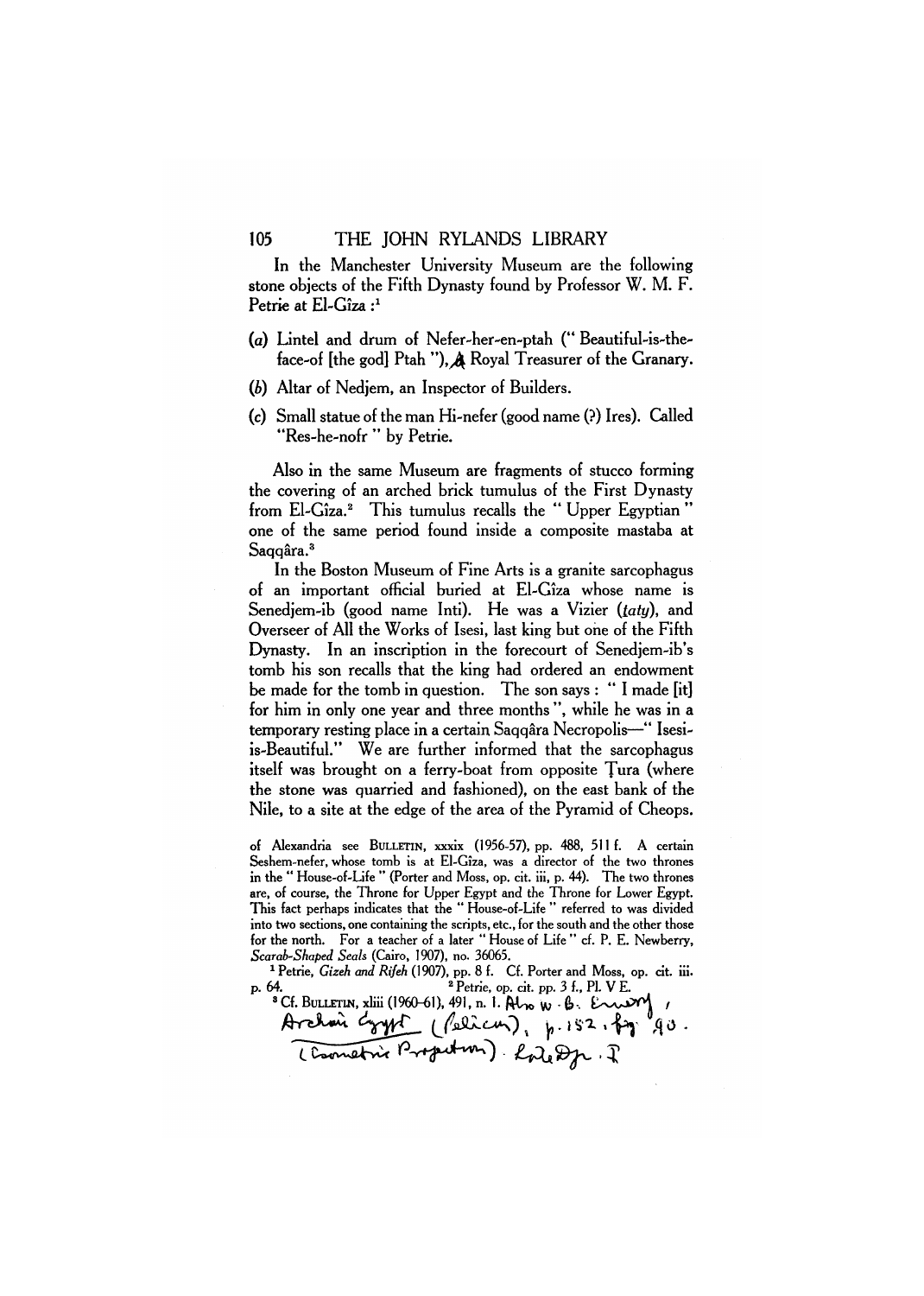The inscription is accompanied by a relief showing the transport of the sarcophagus down the river; the boat is named " The great boat, ' Mighty-is-Isesi '."<sup>1</sup>

Among the ruins of the later mastabas at El-Giza Reisner discovered a slab of stone from a wall scene in a chapel of a tomb of an unknown man of the Sixth Dynasty (2423-2263 B.C.), on which is recorded details of the burial of a dog beloved of a certain king of the period. The dog, which was called Abutiyu, was the " guard of his majesty ", and the unknown man must have been the keeper of the dog. Here is the funerary inscription of the animal: " The dog which was the guard of his majesty. Abutiyu is his name. His majesty ordered that he be buried ceremonially, that he be given a coffin from the royal treasury, fine linen in great quantity, and incense. His majesty also gave perfumed ointment, and ordered that a tomb be built for him by gangs of masons. His majesty did this for him in order that he [the dog] might be honoured before the great god."<sup>2</sup> As a matter of fact, during the Old and Middle Kingdoms (3000-c. 2000 B.C.) some of the kings and high functionaries had represented on their funerary stelæ their favourite dogs, without doubt in the hope that these animals would live again in the Other World. The remains of a dog were actually found in the tomb of queen Her-neit (reign of Udimu, fifth king of the First Dynasty) at Saggâra.<sup>3</sup> Throughout the centuries man has mourned for the loss of pet animals and it is not out of place to recall a certain inscription of the Roman period lamenting the passing away of a favourite female dog which died while giving birth to puppies.<sup>4</sup>

It must be stated emphatically that the El-Giza pyramids as a whole were designed as royal *tombs,* the larger ones for kings

1 For the tomb see Porter and Moss, op. cit. iii, pp. 35 f.; Reisner, *Giza,*  ii. pp. 56 f.

2 Cf. *Bulletin of the Museum of Fine Arts,* Boston, xxxiv (1936), pp. 96 ff.

3 See the *Illustrated London News* (June 2, 1956), p. 648.

<sup>4</sup> As an indication of the Egyptian regard for poor people, animals, and birds, may be quoted the following inscription on a monument of about 600 B.C.: " I gave bread to the hungry, water to the thirsty, clothing to the naked; I gave food to the ibis, the hawk, the cat, and the jackal " (J. H. Breasted, *Ancient Records of Egypt* (1906), i. p. 126 n.).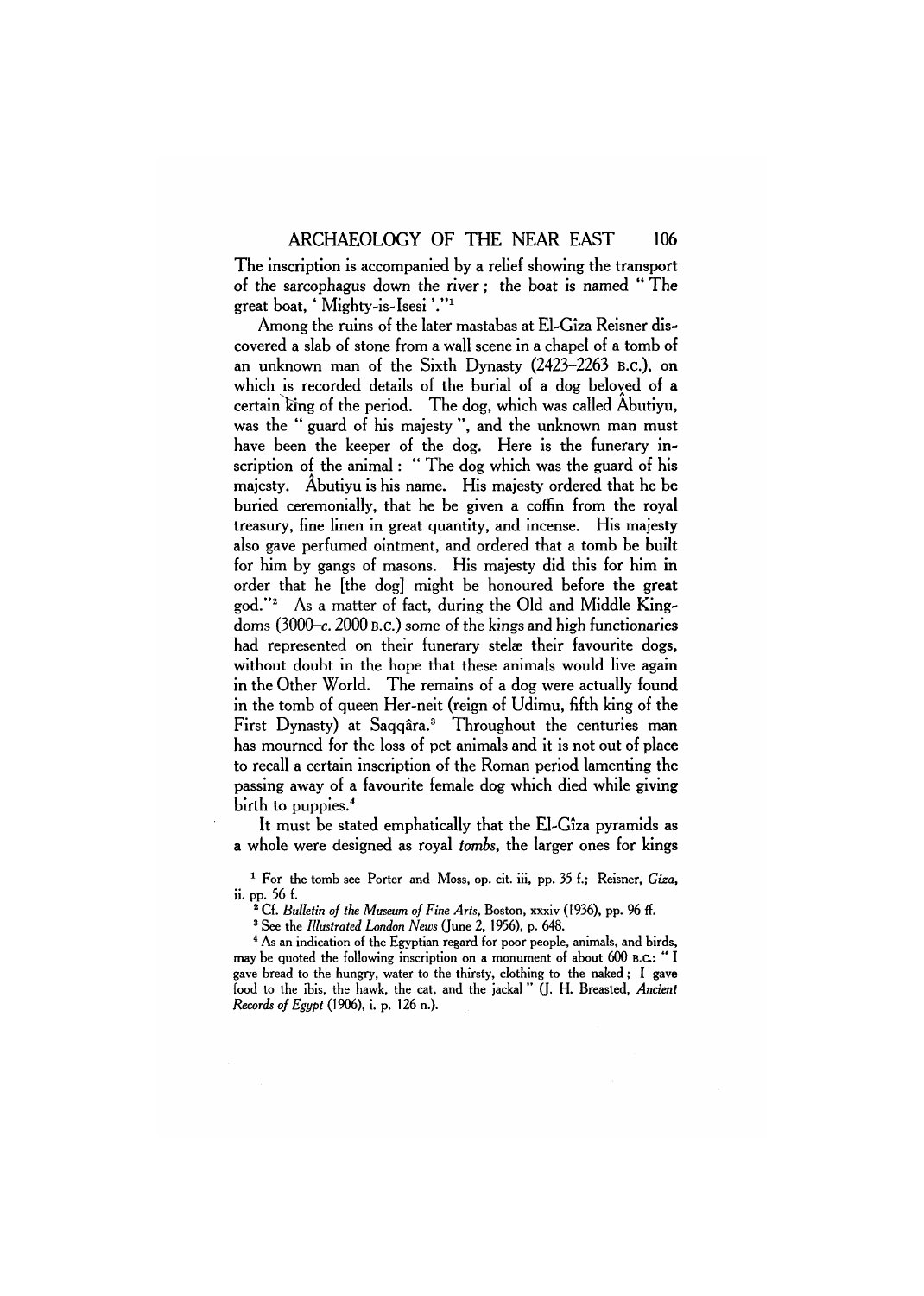and the smaller ones for queens,<sup>1</sup> and also that all the fanciful theories which have been evolved about the greatest of this type that of Cheops—in more or less recent times, theories which regard it as a kind of register of national events, and so forth, are nothing else than nonsense. The theories fall to the ground, *ab initio,* mainly due to the circumstance that their misguided but well-intentioned propounders base their " results " on a unit of their own manufacture which they are pleased to call the " pyramid inch ". No such measure existed in ancient Egypt.

As a matter of fact the old Egyptian unit for measurements was nothing more than the cubit of about 20.6 inches (523 millimetres), divided into 7 palm-breadths or 28 finger-breadths. The chief multiple of the cubit was the rod of 100 cubits,<sup>2</sup> which was the length, for instance, of boats of Syrian red wood and cedar built for Sneferu, father of Cheops. The cubit is the unit which alone is painted in red both on the walls of the weight-relieving chambers over the uppermost actual burial chamber of the Great Pyramid of Cheops, and elsewhere in the Necropolis. It was the custom to lay out buildings in round numbers of cubits and in this connection it may be mentioned that the pyramid of Cheops was nominally 280 cubits high and 440 cubits long at each side of the base (a proportion of 7 to 11); the actual burial chamber is 20 cubits in length by 10 cubits in width.

The story of the evolution of the true pyramid with smooth sides from the stepped pyramid (inaugurated by Sneferu) is referred to in my article in the BULLETIN, xliii (1960-61), 490 f. Generally speaking the pyramids were built by the aid of inclined ramps which were removed when the building was completed. The most recent scientific article on this subject is by Dows Dunham, Curator Emeritus of Egyptian Art, Boston Fine Arts Museum.<sup>3</sup> Most of the stone is of local origin (nummulitic limestone), but the finer blocks used for casing and other

<sup>1</sup> The pyramid itself also eventually became a symbol of the sun-god and in the solar sanctuary at Heliopolis there was a pyramidal stone, of which that surmounting the obelisks in the Fifth Dynasty sun-temples at Abûsir, south of El-Giza, was evidently a reproduction. Actually an obelisk is nothing more than a shaft supporting a small pyramid (pyramidion) on its top, the pyramid being the sacred part of the object.  $2$  The rod equals 171 ft. 8 in.  $(52.3 \text{ metres})$ .

3 " Building a Pyramid ", in *Archaeology,* 9, no. 3 (Autumn 1956), pp. 159 ff.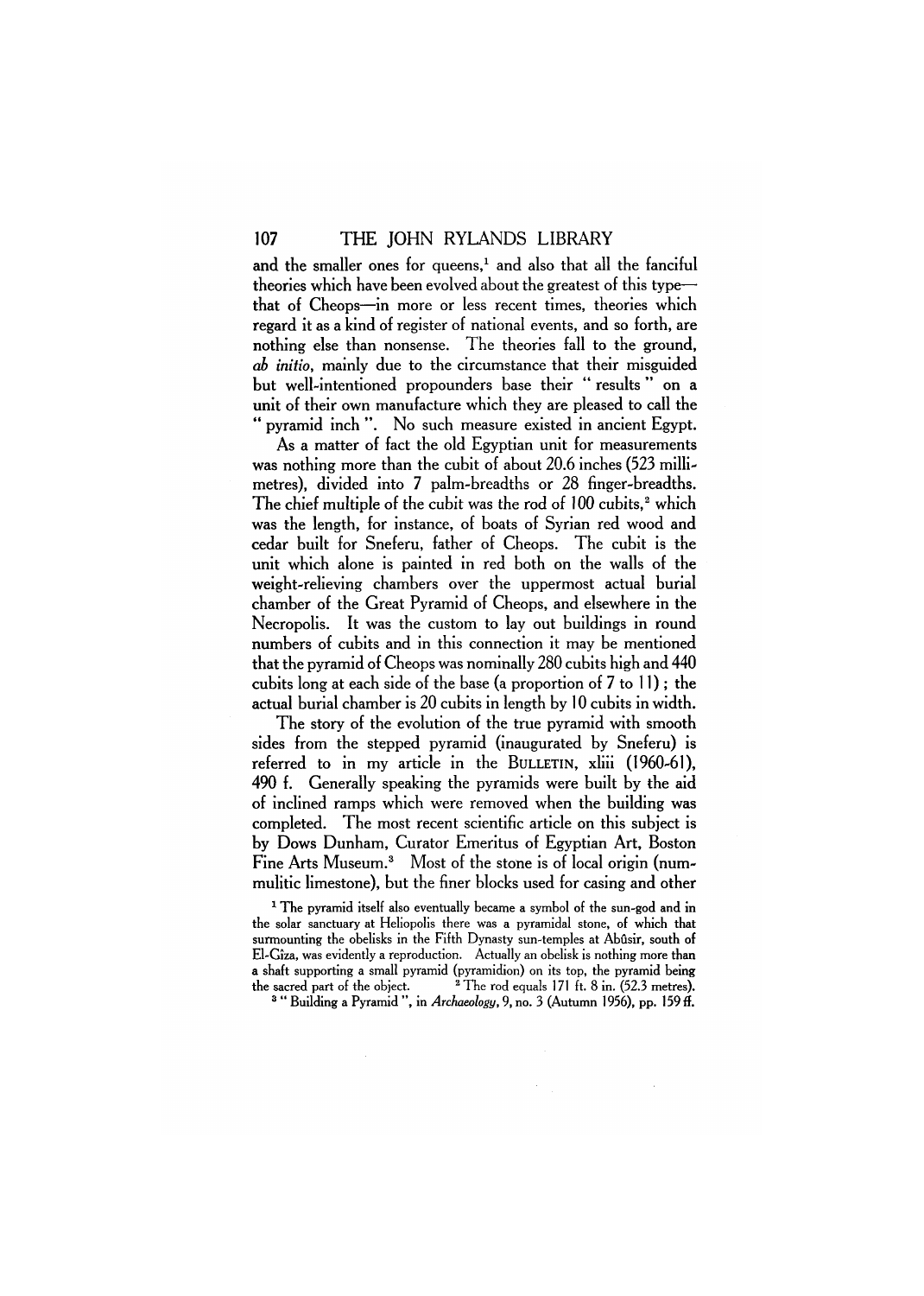purposes came from the Tura quarries on the opposite or eastern side of the Nile. The red and black granite employed in various places, especially in the pyramid of Chephren and the pyramid of Mycerinus, was brought down the river from Aswan (Syene).

While working in the great El-Giza Necropolis I noticed that the system of levelling the structures was carried out by means of painting on the faces of the walls a series of red horizontal lines each divided from one another by a space of a cubit.<sup>X\*</sup>The base line was called *neferu* (" zero "), and the horizontal lines above it were successively numbered " One cubit above *neferu ",*  " Two cubits above *neferu* ", and so forth. An inverted triangle painted near the numbers apparently represents part of the instrument used for establishing the base line. This, I suggest, consisted of a rather long piece of straight wood with a small triangle of the same material fixed about its centre. To establish the base line the object (which would have had a cord with pendant bob, the former tied to the centre of the *base* of the triangle as shown in the figure) would then be held against the



Suggested Pyramid Levelling Instrument. Wood **with** Bob attached by **Cord.**  *(Based on details painted in red in the Necropolis.)* 

face of the lowest row of masonry with the apex of the triangle downwards. When the cord was touching the apex the top of the instrument was of course in a level position. By sighting along the beam the mason was able to establish other points on triangles which we see painted on the blocks. The points would

the base line, all of which were then indicated by bases of the<br>triangles which we see painted on the blocks. The points would<br> $x d$  febre. Medium  $1892$ ,  $PQ V11 (20005 \& PV$ <br>when):  $P \cdot 37$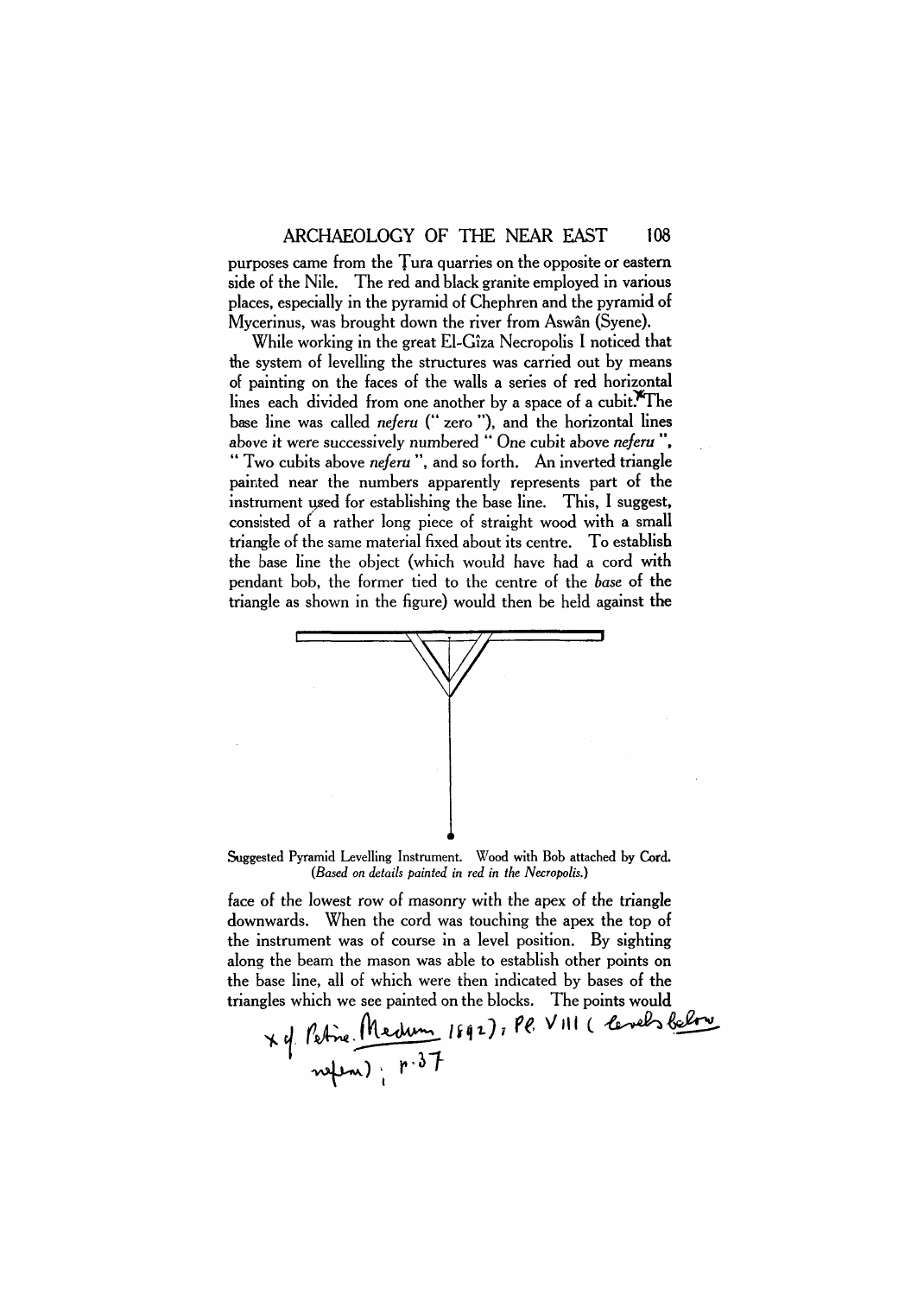be then connected by a fine line, a guiding string being employed for the purpose. As an indication of the accuracy obtained by the builders of the Cheops pyramid, an examination by modern methods of the levels of various points on the pavement visible around the monument shows absolutely a true plane, but the whole plane slopes about 3/5 of an inch (15 millimetres) up from the N.W. to the S.E. corner. How far the pavement runs under the pyramid is uncertain, but the body of the pyramid there is certainly a core of rock. J. H. Cole, of the Survey of Egypt, carried out a survey of the base of this pyramid in 1924, with the following amazing results :

| Side  | Length |               | Azimuth                                |                      |  |
|-------|--------|---------------|----------------------------------------|----------------------|--|
|       | Inches | <b>Metres</b> |                                        |                      |  |
| North | 9065.1 | 230.253       |                                        | $89^{\circ}$ 57' 32" |  |
| South | 9073.0 | 230.454       |                                        | $89^{\circ}$ 58' 03" |  |
| East  | 9070.5 | 230.391       | $359^{\circ}$ 54' 30"                  |                      |  |
| West  | 9069.2 | 230.357       | $359^{\circ}$ 57' $45^{\prime\prime}1$ |                      |  |

During the time I was with the Harvard-Boston Expedition in 1924 I chanced to visit the weight-relieving chambers over the actual funerary chamber in the Great Pyramid and as a result collected a number of important inscriptions in red paint which the builders of the pyramid had left behind them. These inscriptions, already observed but previously not properly understood by scholars, give the names of the various crews of workmen who built the pyramid and it is these names and others which I collected elsewhere in the El-Giza Fourth Dynasty Necropolis<sup>2</sup> that enables us to understand how the pyramid workmen,

<sup>1</sup>Cf. R. Engelbach, *Introduction to Egyptian Archaeology* (1946), pp. 118 f. Summing up Cole's results Engelbach writes : " The difference between the longest sides (each side being nominally 440 cubits or about 230 metres) was just under 20 centimetres, the maximum error from the right-angle was  $3\frac{1}{2}$ minutes of arc, and the orientation less than 2' 30" from true north." Edwards (op. cit. pp. 209 ff.) suggests that the builders of the pyramid used a simple method of determining what they believed to be true north, that is to say " by sighting on a star in the northern heavens and bisecting the angle formed by its rising position, the position from which the observation was made and its setting position ". He recalls that Petrie's survey showed that the mean error of the east and west sides of the pyramid of Chephren was c. 5' 26" west of north, of the pyramid of Mycerinus c. 14' 3" east of north, and of the Meydûm pyramid (Huni  $+$  Sneferu) 24' 25" west of north.

² Published by Reisner, *Mycerinus,* pp. 273 ff., Pls. XI, XII.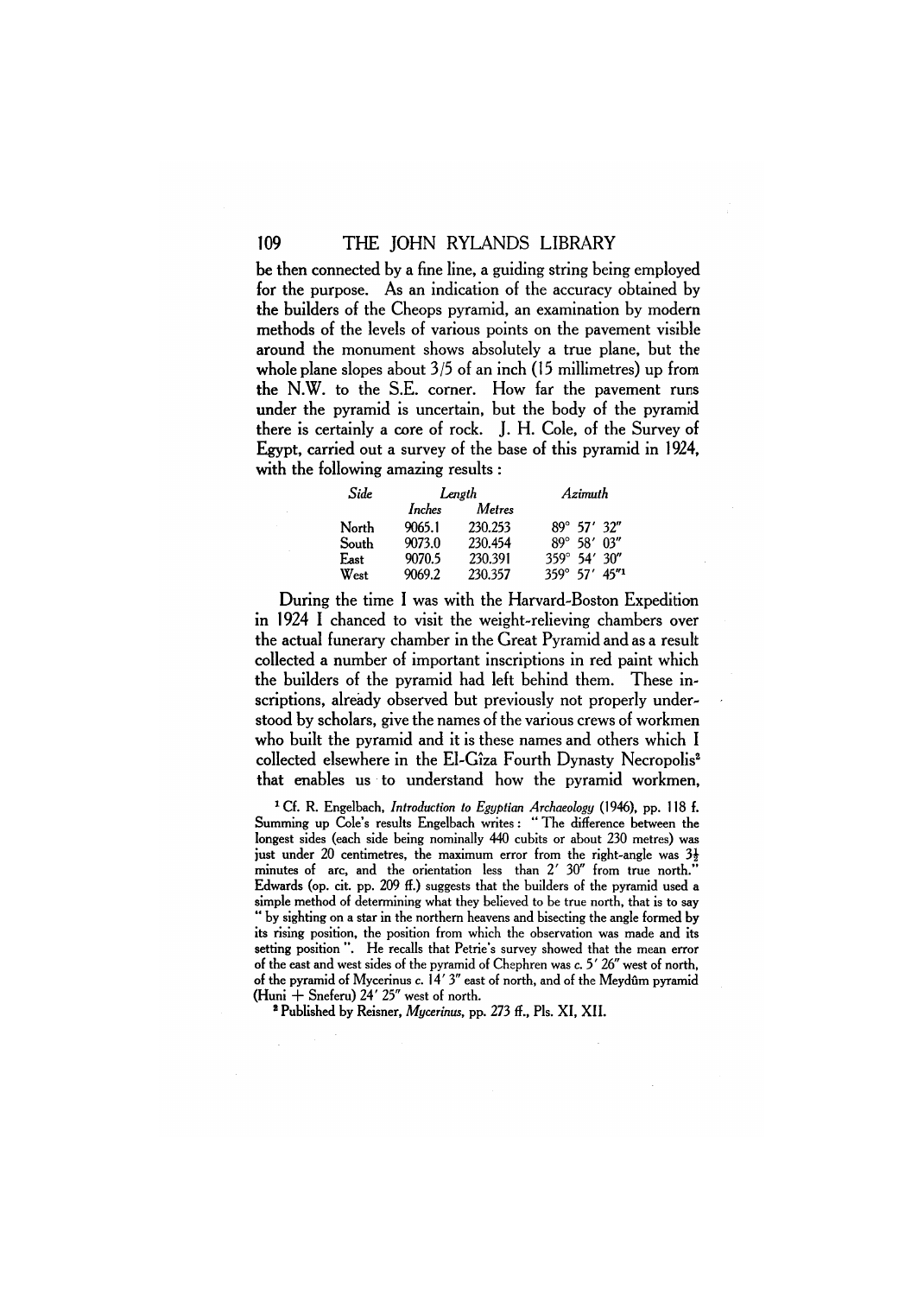including quarrymen, etc., were divided into groups, based on the crews of boats. The MAIN GANG which, in the case of a pyramid and of a royal boat, had the name of the reigning pharaoh included in its title. For instance, in the case of the Great Pyramid, we meet with the crews " Cheops-is-the-Purifier-of-Upper-and-Lower-Egypt" *(Her~medjedu-wab-tawy),* " Cheops-Excites-Love " *(Khufu-smeru),"* The-White-Crown-of-Cheops-is-Powerful " *(Hedjet-Khnum-Khufu-sekhmet),* and in that of the Third Pyramid " Mycerinus-is-Drunk" *(Men~kau~ra-tekhu)* and " Mycerinus-Excites-Love " *(Men-kau~ra~smeru).* Each Main Gang was itself divided into WATCHES, named after parts of the boat, that is to say " Port", " Starboard ", " Bow ", " Stern " and "Hold". In turn, each WATCH consisted of smaller gangs bearing, in the case of Mycerinus, such names as " Antelope Gang ", " Ibis Gang ", and so forth, all probably village names in origin. Reisner has estimated that at the pyramids there were 800-1,000 men to each Main Gang, 200-250 to each Watch, and 10-50 to each sub-gang of the Watch. There exists in the Pontifical Biblical Institute, Jerusalem, a hardened copper axehead found in 1911 near the Roman Bridge, mouth of the River Adonis (Nahr Ibrahîm), Svria, in 1911. This object<sup>1</sup> belonged to an ancient Egyptian boat-crew which went to Syria for cedar etc. (cf. II Chron. ii. 16) and must have been accidentally dropped overboard. It bears the incised inscription : "The [boat-]crew 'The-Two-Falcons-of-Gold<sup>2</sup>-are-pacified': 'Port' [watch] ; ' Foundation ' [sub-gang]." The " Two-Falcons " is normally a circumlocution for the reconciled enemy-gods Horus and Seth.<sup>3</sup> There is actually in the El-Giza Necropolis the tomb of a certain Idu, who was " Overseer-of-the-House-of-Cedarwood ".<sup>4</sup>

1 Cf. my *Catalogue of Egyptian Scarabs. . . . Palestine Archaeological Museum,* pp. 283 ff., PL XXXVI for a complete description.

<sup>2</sup> Kings Cheops, Sahu-râ of Fifth Dynasty, Mer-en-râ of Sixth Dynasty, and the shadowy monarch Shairu of the Fourth Dynasty all employed " Two-Falcons-of-Gold " as part of their titulary. In the El-Giza mastaba of Djed-efher is a Main Gang of the time of Cheops called " Two-Falcons-of-Gold *rekhu ".*  Reisner, *Giza,* ii, p. 8.

3 See A. H. Gardiner, *Egyptian Grammar* (1957), p. 73.

<sup>4</sup> Cf. Porter and Moss, op. cit. iii. p. 41. Date, early Sixth Dynasty.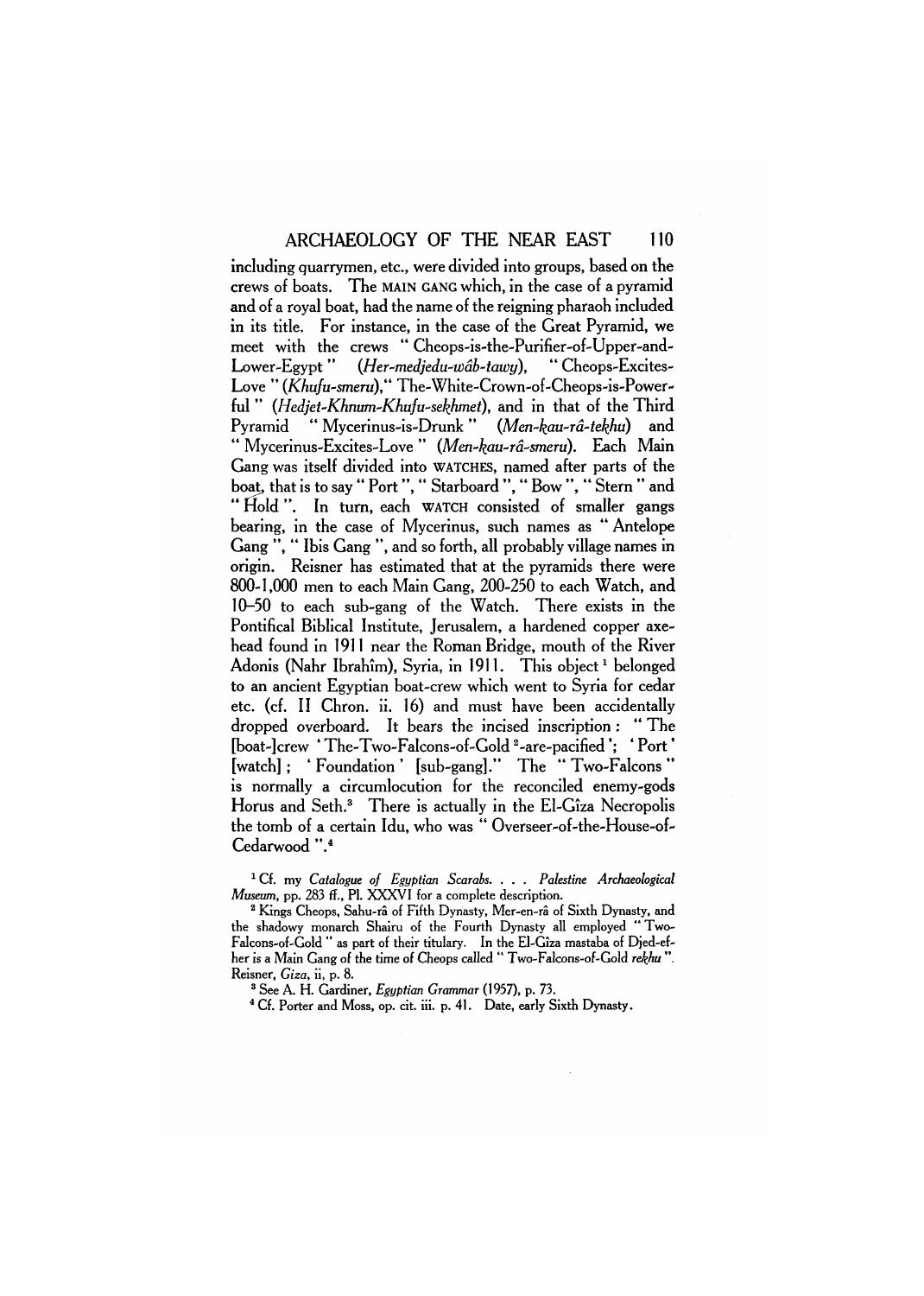It was not until the time of the Fifth Dynasty, actually in the reign of Unis, the last king, that long mortuary texts were placed inside pyramids and this was at Saqqara ; these are the so-called " Pyramid Texts ", some of which contain prayers for the protection of the pyramid and its mortuary temple. Compare Utterances 600 and 601 on behalf of Pepi II, fifth king of the Sixth Dynasty : " 0 Atum, put thy protection upon Pepi, upon this his pyramid, (upon) this temple of Pepi. 0 Great Ennead who are in Heliopolis, make Pepi endure ; make this pyramid of Pepi endure, and this his temple, for ever and ever, as the name of Atum, chief of the Great Ennead, endures."<sup>1</sup> Before the Pyramid Texts came into being the older monarchs seem to have relied largely on the physical protection of the mighty structures to guard their dead.

The pyramids on the various sites seem to have remained more or less inviolate until the fall of the Sixth Dynasty when a period of upheaval arose in the land covering the Seventh-Tenth Dynasties (c. 2263-2070 B.C.), generally known as the First Intermediate Period. A literary work composed about this period (an existing copy dates from the Nineteenth Dynasty, 1314-1200 B.C.) laments that " nobles and kings are being dragged from their tombs and pyramids " and states that " what the pyramid concealed is become empty "; referring to past tranquil times it adds : " it is . . . good when the hand of men build pyramids." One interesting statement in the work is : " Forsooth, the river is as blood."<sup>2</sup> Compare the turning of the waters of the river of Egypt into blood by Moses. Ex. vii. 19-21.

During the Fourth Dynasty, when the kings of the pyramids of El-Giza were living, the state god was Ra. a solar deity, while

<sup>1</sup> Cf. G. A. Mercer, *The Pyramid Texts* (1952); J. P. Lauer, op. cit., pp. 203 ff.

2 See Gardiner, op. cit. p. 93 ; A. Erman, *Literature of the Ancient Egyptians*  (1927). I suggest that the reference is to a partial staining of the waters by the blood of rival factions whose bodies were thrown into the river. An inscription of the Twelfth Dynasty (2000-1785 B.C.) says : " There is no tomb for him who rebels against his majesty—his body is thrown into the water " while another of the Twenty-Second Dynasty (950-730) B.C. affirms that " The doer of evil is thrown into the harbour ". For references see my article in *Annales du Service,*  xl (1940), 5.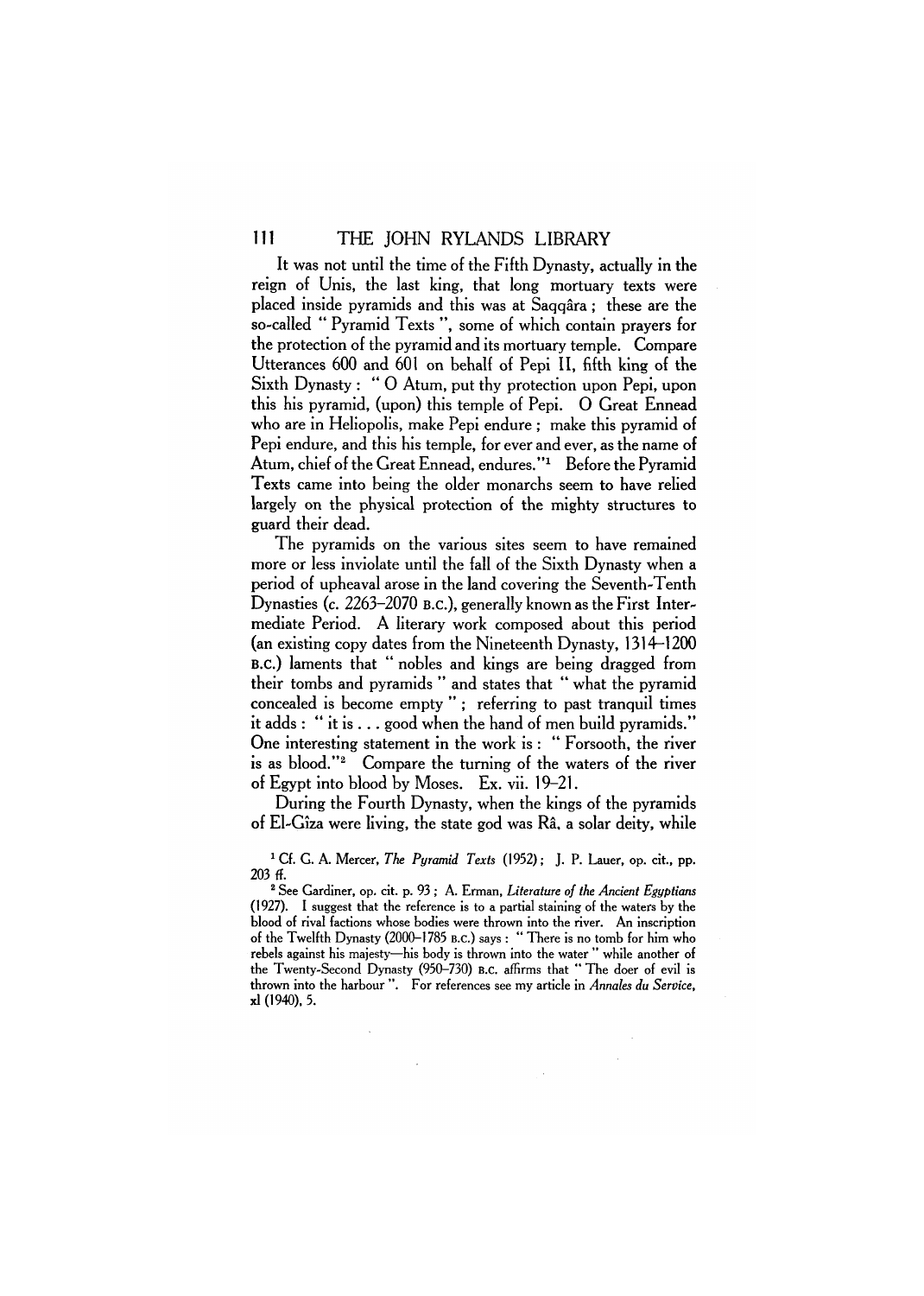## ARCHAEOLOGY OF THE NEAR EAST 112

the chief mortuary god of the Necropolis was Anubis whose emblem was a jackal. Other contemporary deities met with in the local inscriptions are Horus, a solar-god in the form of a



falcon ; Ptah, the artisan-god of Memphis ; Thoth, the ibisheaded scribe of the gods ; and Khnum, tutelary deity of the First Cataract whose name forms part of the pharaonic name of Cheops, *Khnum-khufu* (" Khnum : He-protects-me "). Among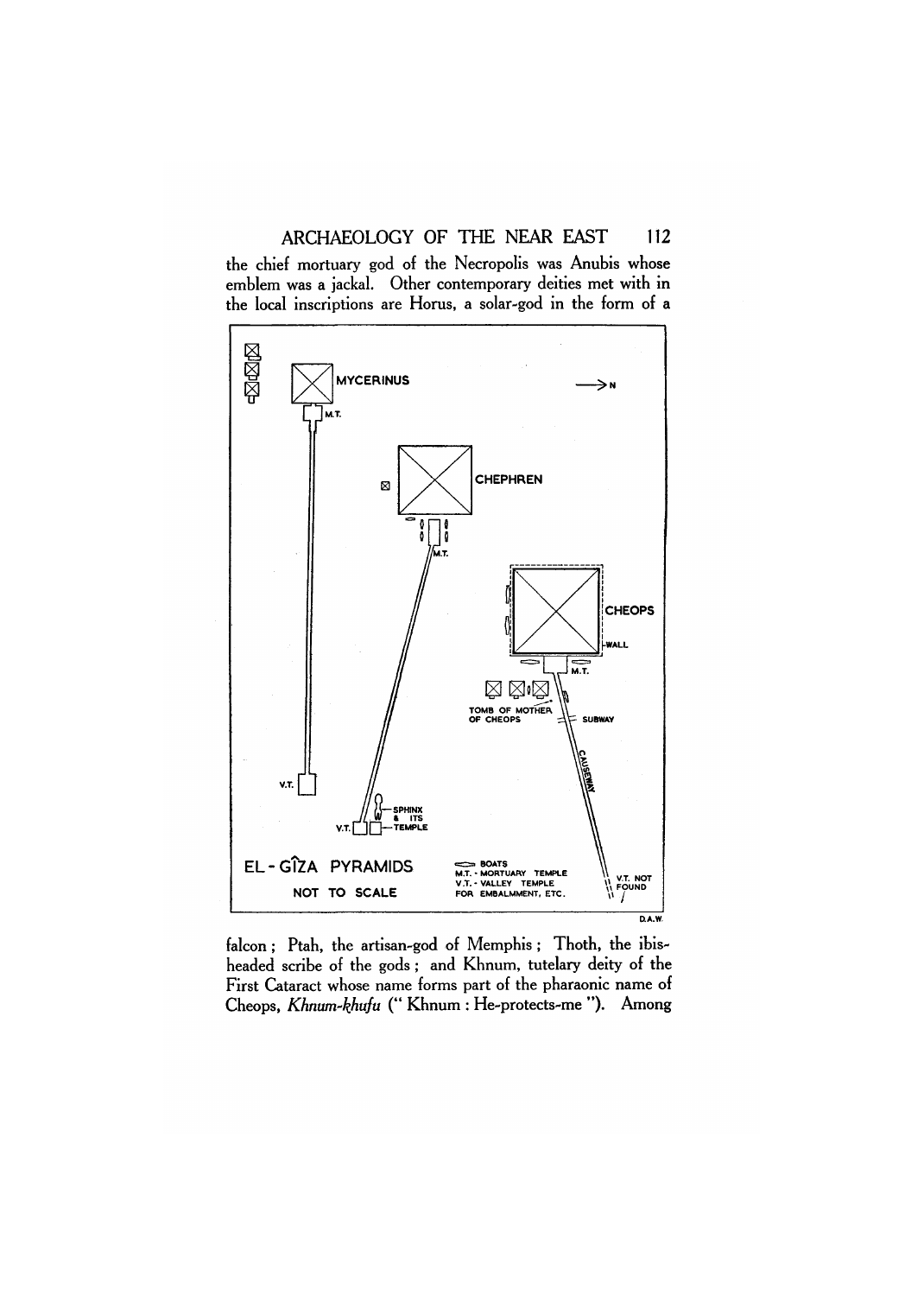the chief goddesses were Hathor of the Sycamore Tree ; Neith " Lady-of-Sais ", and, finally, Heqet, whose emblem was a frog. Osiris, the great mortuary god and judge of the dead, is not mentioned in the texts before the time of king Unis, although a certain emblem (the *djed-column)<sup>1</sup>* generally sacred to the god in later times has been found in a tomb dating from the First Dynasty.

All the pharaohs of the Fourth Dynasty built pyramids, that is to say with the exception of the last one, Shepses-ka-ef, who erected a tomb at Saqqara in the form of a great rectangular sarcophagus on a pedestal. Its name was " Shepses-ka-ef-iscool", or similar. The Arabs call it *Mastabat Fir<sup>c</sup> awn, "* Pharaoh's Mastaba ".

| Fourth Dynasty Pharaohs in Order of<br>Succession | Pyramid Name              | Pyramid Site         |
|---------------------------------------------------|---------------------------|----------------------|
|                                                   |                           |                      |
| 1. SNEFERU ("He [the god] makes-me-               | "Sneferu-is-              | Dahshûr <sup>2</sup> |
| beautiful ").                                     | shining"                  |                      |
| 2. CHEOPS (= $K$ hnum- $k$ hufu : "Khnum:         | "Cheops-is-one-           | El-Cîza              |
| He-protects-me").                                 | who-belongs-to-           |                      |
|                                                   | the-horizon" <sup>3</sup> |                      |
| 3. DJED-EF-RÂ ("He-endures, (namely)-             | "Djed-ef-râ-is-           | Abu Râwash           |
| Râ ").                                            | above (or on-             |                      |
|                                                   | high) ''                  |                      |
| 4. CHEPHREN $(= Khâ-ef-râ:$ "He-                  | "Chephren-is-             | El-Gîza              |
| shines gloriously, (namely)-Râ ").                | great "                   |                      |
| 5. MYCERINUS (= $Men$ - $kau$ -râ: "The-          | "Mycerinus-is-            | El-Gîza              |
|                                                   | divine                    |                      |
| kas-of-Râ-are abiding ").                         |                           |                      |
| $\ell$ Compared to $\ell$ $\ell$ <sup>1</sup>     |                           |                      |

6. SHEPSES-KA-EF  $('His-ka-is-splen$ did ").<sup>4</sup>

The list of kings of the Fourth Dynasty as given by Manetho includes other names.<sup>5</sup> Brief details of the families of the six

1 The object represents a bundle of stalks tied together (Gardiner, op. cit. p. 502, No. 11).

2 Sneferu had two pyramids on this site. Cf. BULLETIN, xliii (1960-61), 484 n. 1. The northern one, in which he was buried, was as named before ; the southern one, rhomboidal, discarded because of faults in the masonry, was called " The-Southern-Pyramid : ' Sneferu-is-shining ' ".

3 Cf. the statement " King Sehetep-ib-ra (Amen-em-hat I) *has gone to the horizon ",* i.e. has died (Gardiner, op. cit. p. 246).

4 Professor H. W. Fairman has kindly given me assistance in the translations of the names of some of the pharaohs and pyramids referred to in this list.

5 Reisner, *Mycerinus,* p. 244.

f kind of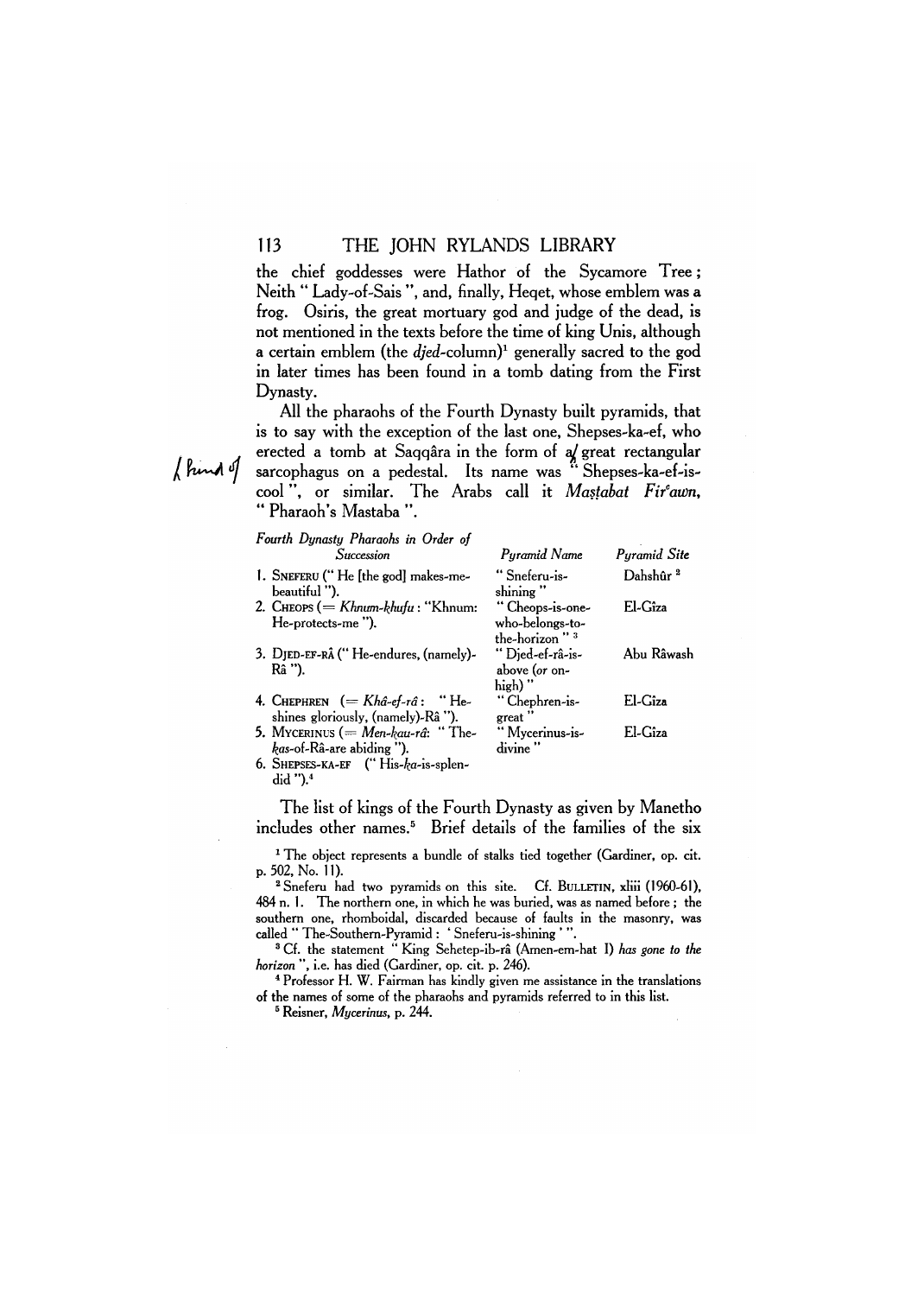legitimate kings following Huni, last king of the Third Dynasty, who was the father of Hetep-heres I (wife of Sneferu and mother of Cheops), are as follows :

- 1. SNEFERU. Son of Huni by a minor queen ; married Hetep-heres I. Father of Cheops.
- 2. CHEOPS. Son of Sneferu and queen Hetep-heres I. Father of Djed-ef-Ra and Chephren.
- 3. DjED-EF-RA. Son of Cheops.
- 4. CHEPHREN. Son of Cheops. Married his full sister, Kha-merer-nebti I.
- 5. MYCERINUS. Son of Chephren and queen Kha-merer-nebti I. Married his full sister, Kha-merer-nebti II.
- 6. SHEPSES-KA-EF. Son of Mycerinus.<sup>1</sup>

Professor Breasted has well stated that the period " during which the Fourth Dynasty maintained its power was a period of unprecedented splendour in the history of the Nile Valley people, and . . . the monuments of the time were on a scale of grandeur which was never later eclipsed. It reached its climacteric point in Khufu, and probably after a slight decline in the reign of Khafre, Menkure was no longer able to command the closely centralized power which the family had so successfully maintained up to that time. It passed away, leaving the group of . . . pyramids at Gizeh as an imperishable witness of its greatness and powers."<sup>2</sup>

## II. THE PYRAMID COMPLEX OF CHEOPS

The Great Pyramid has a base area of nearly thirteen acres. Its height was originally about 481 feet. It is certain that although the base and height were made according to a single homogeneous plan the interior arrangements were altered as the reign progressed. In the original design the burial chamber was placed underground in the rock in accordance with the custom obtaining in tombs of the earlier periods. The first alteration carried out was to discard the underground chamber and build another inside the superstructure of masonry, the latter being erroneously sometimes called the "Oueen's Chamber". The final alteration was made by abandoning the "Queen's Chamber " and building another over it, the so-called " King's

<sup>1</sup> Op. cit. p. 239. <sup>2</sup> *A History of Egypt* (1927), p. 121.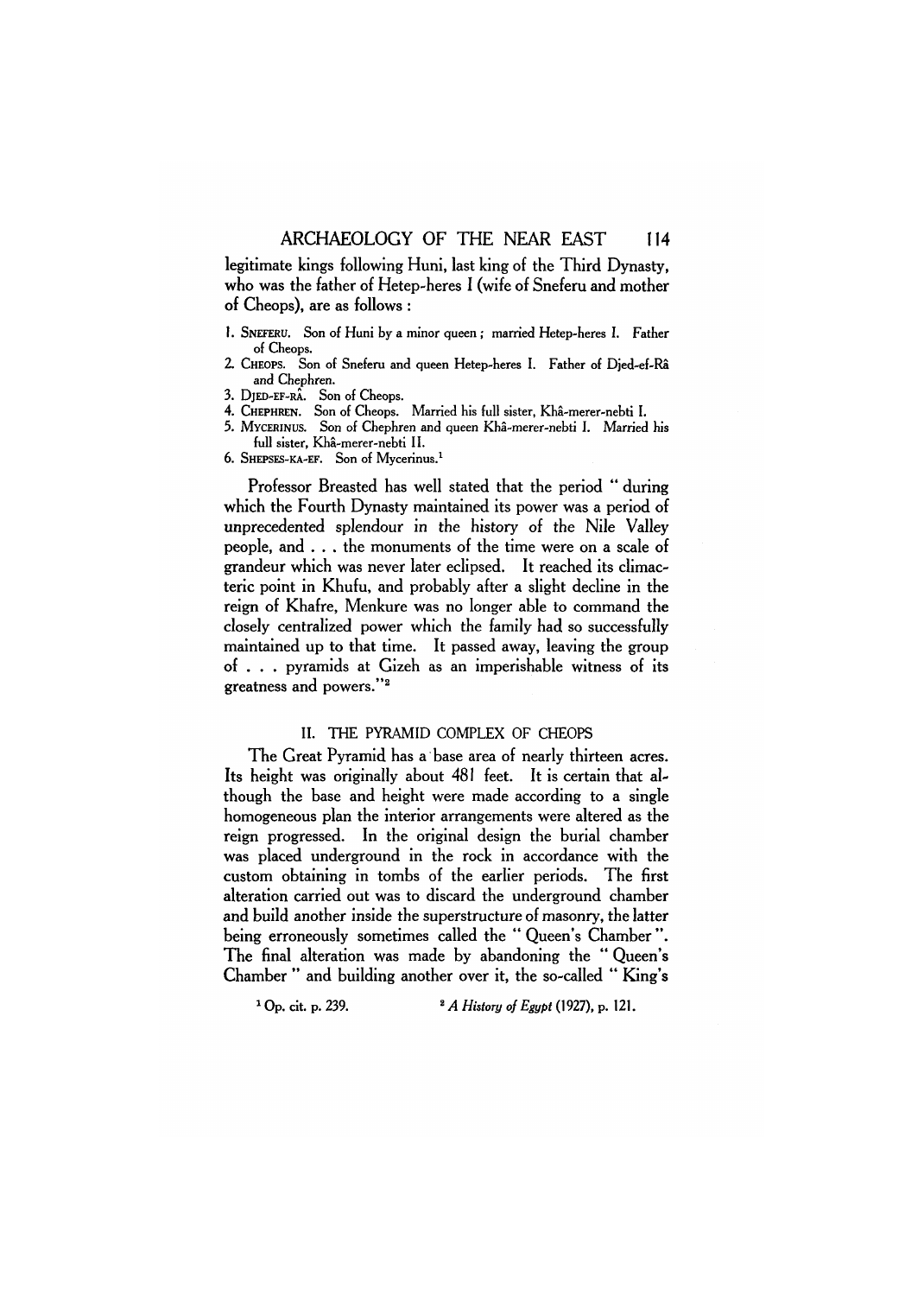Chamber ", in which the actual burial was made. The lower part or case of the plain red granite sarcophagus of Cheops is still in position. The five weight-relieving chambers, now inhabited by foul-smelling bats, are difficult of access: they are not open to the public, and are reached by means of placing the foot of a long ladder on the floor at the top of the main Ascending Gallery leading to the " King's Chamber". The mortuary temple was of red granite, with open courtyard, square pillars and basalt pavement.<sup>1</sup> On each side of the temple is a great trough excavated in the rock which once contained wooden boats representing either the boats of Upper and Lower Egypt or even the day and the night boat of the sun. A little further to the east, and parallel with that part of the causeway (all originally covered in), is still another boat trough, which possibly may have contained a replica of the funerary boat in which the body of Cheops was ferried on the waters of the Nile to the disembarkation quays east of the embalmment temple. Two other troughs, actually containing boats of wood, have recently been discovered on the southern side of the pyramid. The three small pyramids, each with its temple on its eastern side, seen in our General Plan, were made for three queens, the northernmost one (with its boat) for Merytyetes,<sup>2</sup> chief queen of Cheops, the middle one for an unknown queen,<sup>3</sup> and the southernmost one for Henutsen, another wife of the king. In the Twenty-First Dynasty (1085- 950 B.C.) Henutsen was identified with Isis and called " Mistress of the Pyramids ", a new temple being then built against her pyramid.

In February 1925, while I was Chief Assistant of the Joint Expedition of Harvard University and Boston Fine Arts Museum, and in charge of the Expedition during the temporary absence in America of the director, Dr. Reisner, the Expedition came across

<sup>1</sup> For this temple and other parts of the complex to the east of the great pyramid see the reconstruction by Alan Sorrell (the artist) and myself in *The Illustrated London News* (5 June 1954), pp. 956 f. The embalmment temple has not yet been found, but the following three were among its known officials: [Holder] of the Gold Seal of Cheops, [Keeper] of the Gates, and Secretary (Reisner, *Giza,* ii. pp. 48 ff.)

2 Cf. Reisner, *Giza,* ii. p. 6.

³ She is wrongly called the " daughter of Cheops " in Herodotus, ii 126.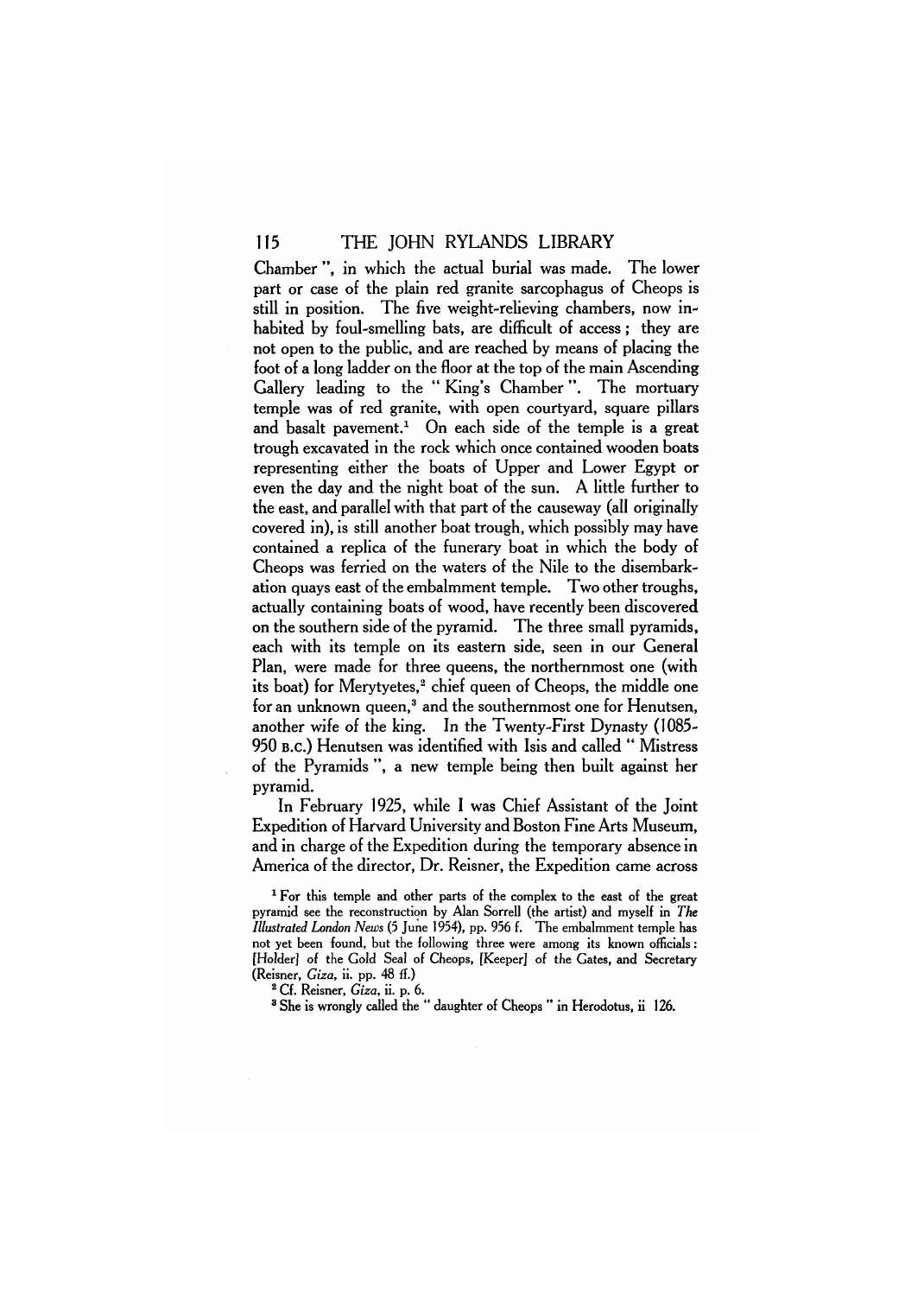the famous secret tomb of Hetep-heres I (" May-her-face-behappy "). the mother of Cheops, situated not far from the pyramid of queen Merytyetes.<sup>1</sup>

## III. THE PYRAMID COMPLEX OF CHEPHREN

The pyramid itself is the second one in size at El-Giza, and originally measured  $707<sub>2</sub><sup>3</sup>$  feet at each side of the base and was 471 feet high. As it stands, the great monument of limestone, having its two foundation courses of red granite, small pyramid for the queen on the south side, mortuary temple, causeway, and embalmment temple, give the best idea to-day of what a pyramid complex of the Fourth Dynasty looked like. The sphinx and its temple have already been mentioned before. The red granite sarcophagus is sunk in the floor of the burial chamber in the pyramid up to the level of its lid. An inscription of a certain Mey, an overseer of building works in Heliopolis under the Nineteenth Dynasty (1314-1200 B.C.), which is cut in the face of a quarry to the north of the pyramid, seems to indicate that Chephren's mortuary temple was partly destroyed by that official and its stone used for constructing new buildings elsewhere. To the west of the pyramid are the remains either of storage-magazines or of quarters of the workmen who built the complex. Near the east face of the pyramid are rough-cut troughs for boats reminding one of similar troughs near the pyramid of Cheops.<sup>2</sup> Reisner points out that the primitive appearance of the embalmment temple of Chephren is due not to its early date but to the fact that the sculptors of the period had not yet fully mastered the carving of reliefs in red granite. On the other hand they had overcome every difficulty in sculpture in the round and had " brought the statues of the king to the greatest perfection ever attained in hard

1 Described in detail in Reisner, op. cit. ii. In the *Manchester Guardian,* 18 January, 1960, there appears a report made by Dr. Selim Hassan of the Egyptian Antiquities Department to the effect that the antiquities from the tomb of Hetepheres " form one of the most magnificent collections in the world. They surpass the fabulous treasures of Tutankhamen as far as their historical, scientific and technical value is concerned. They represent the biggest discovery of this early period—about 2,000 years before the reign of Tutankhamen."

2 Cf. J. P. Lauer, in *Annates du Service,* xlvi (1941), Pl. LXVIII.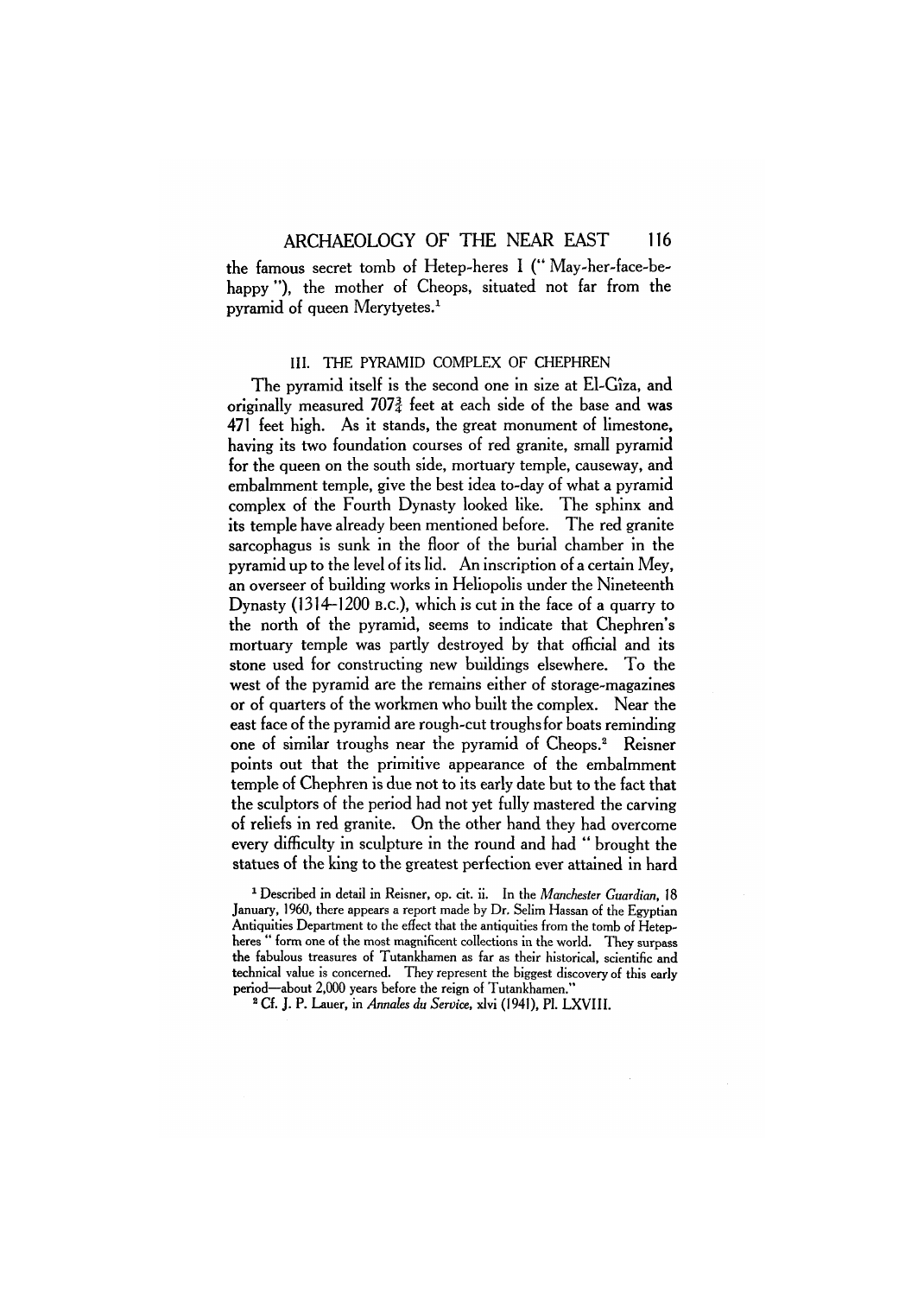stone ". In the latter connection may be mentioned the beautiful diorite statue of Chephren now in the Egyptian Museum, Cairo.

### IV. THE PYRAMID COMPLEX OF MYCERINUS

This pyramid, the third one in size at El-Giza, was once  $356\frac{1}{2}$  feet long at each side at the base and was 218 feet high. As was the case with the Cheops pyramid and indeed with that of Chephren, the Mycerinus pyramid had alterations and additions made in its original design (cf. BULLETIN, xliii, 488, n. 2). During the Twenty-Sixth Dynasty (663-525 B.C.) further alterations took place and the king's magnificent stone sarcophagus was placed in a new underground chamber of granite. At the same time a wooden coffin was specially constructed, parts of the lid of which are now in the British Museum. A free translation of the inscription on the  $\mathrm{lid}^1$  reads: "Hail Osiris, king of Upper and Lower Egypt, Mycerinus, living for ever, born of heaven, conceived of Nut (the sky-goddess), heir of Geb (the earth-god). . . . Thy mother Nut spreadeth herself over thee in her name of ' Mystery-of-Heaven ', and she has made thee to exist as a god to thy foes, 0 King of Upper and Lower Egypt, Mycerinus, living for ever." The lower part of the pyramid was cased in red granite, while the mortuary temple, like the pyramid, constructed mainly of limestone, was intended to be cased with black and red granite blocks. The embalmment temple of Mycerinus, constructed of brick, was discovered by Reisner and provided some very beautiful slate statues portraying the king accompanied by various deities, such as those of the nomes or provinces of the Hare, Jackal, Thebes, and Diospolis Parva (the modern Hiw). Each statue group formed a triad of the king, the goddess Hathor and the nome deity.<sup>2</sup> On the south side of the pyramid are three small pyramids belonging to queens of the royal family ; each had a temple on its east side, and a burial chamber below ground. The small pyramid at the east seems to have been made for Kha-merer-nebti II, chief wife of Mycerinus. One interesting event concerning Mycerinus is recorded in the

<sup>&</sup>lt;sup>1</sup> Based on an extract from the old Pyramid Texts.

<sup>2</sup> Reisner, *Mycerinus,* pp. 34 ff.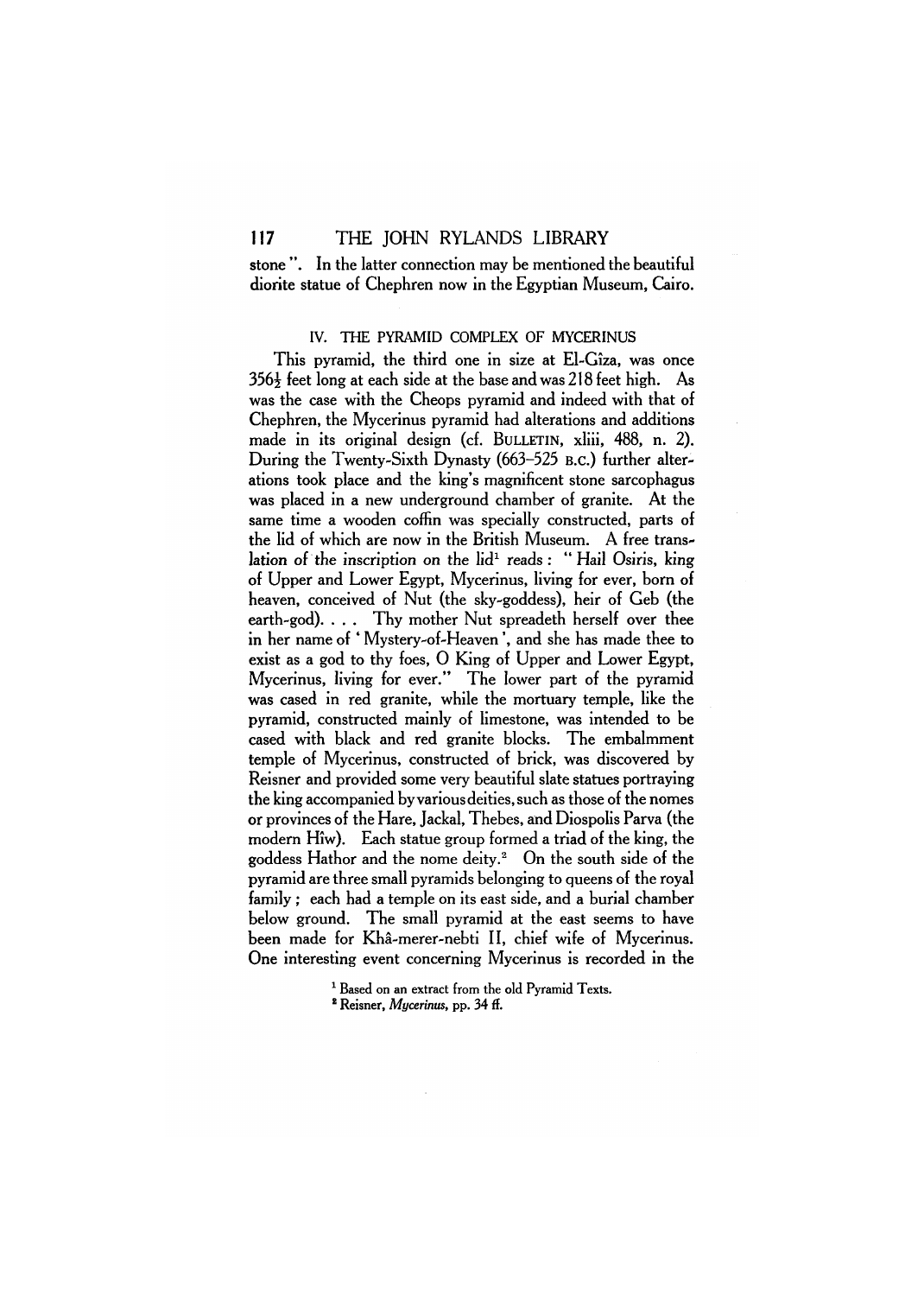El-Giza tomb of Debehen, a palace official. It seems that one day the king was upon the road to the works of the Necropolis in order to inspect the making of his pyramid, when he happened to notice that Debehen's rock-cut tomb was unfinished ; and so he considerately ordered a detail of fifty men from his own pyramid to complete the tomb. The workmen also made a portrait statue of the official.<sup>1</sup> The tomb is now sometimes used as a small mosque or praying place and is regarded as the sepulchre of a certain Sheikh Sidi Hamed Saman.

#### APPENDIX

(a) Brief accounts both of the development of the true pyramid from the stepped pyramid (which for the first time took place in the reign of Sneferu, father of Cheops) and of stepped mastabas (which began in the First Dynasty) are given in BULLETIN, xliii (1960-61), pp. 488 ff.

*(b)* Arranged in geographical order from north to south pyramids in Egypt existed on the following sites<sup>2</sup>: Tell Atrîb, Abu Rawâsh, El-Gîza, Zâwyet el-Aryân, Abusîr, Saqqâra, Dahshûr, Mazghûna, El-Lisht, Meydûm, Hawâra, El-Lâhûn, El-Deir el-Bahari, Western Thebes, and El-Kôlah, (near El-Kâb). With the exception of Tell Atrib (= Athribis) in the Delta<sup>3</sup> and of El-Kôlah on the east side of the Nile<sup>4</sup> all these sites are on the western side of the river. The Ethiopian kings of the Egyptian Twenty-Fifth Dynasty (751-656 B.C.), that is to say Piankhi, Shabaka, Shabataka, Taharqa<sup>5</sup> and Tanutamun, were buried in pyramids at Nûri and Kuri in the Sudân.<sup>6</sup>

1 Op. cit. pp. 257 f.

2 For the known names of the rulers and of their pyramids see Edwards, op. cit. pp. 243 f.

3 The pyramid at Tell Atrib, of brick, and of unknown date and owner, no longer exists. It was found by Napoleon's great scientific expedition to Egypt. Cf. my article in *Annales da Service,* xxxviii (1938), p. 524.

4 For the interesting Third Dynasty pyramid at El-Kolah see BULLETIN, xliii (1960-61), p. 489.

<sup>5</sup> He is the "Tirhakah king of Ethiopia " of 2 Kings. xix. 9, who helped Hezekiah of Judah to repel the Assyrians. While with the Harvard-Boston expedition in 1923, during our excavations in the frontier fortress of Semna in the Northern Sudan (built by Senusret 111,1887-1850 B.C.), I was much interested to see the name of Taharqa deeply engraved on a fallen lintel.

<sup>6</sup> For the pyramids of these Ethiopian kings see Edwards, pp. 201 ff., and fig. 30 (map).